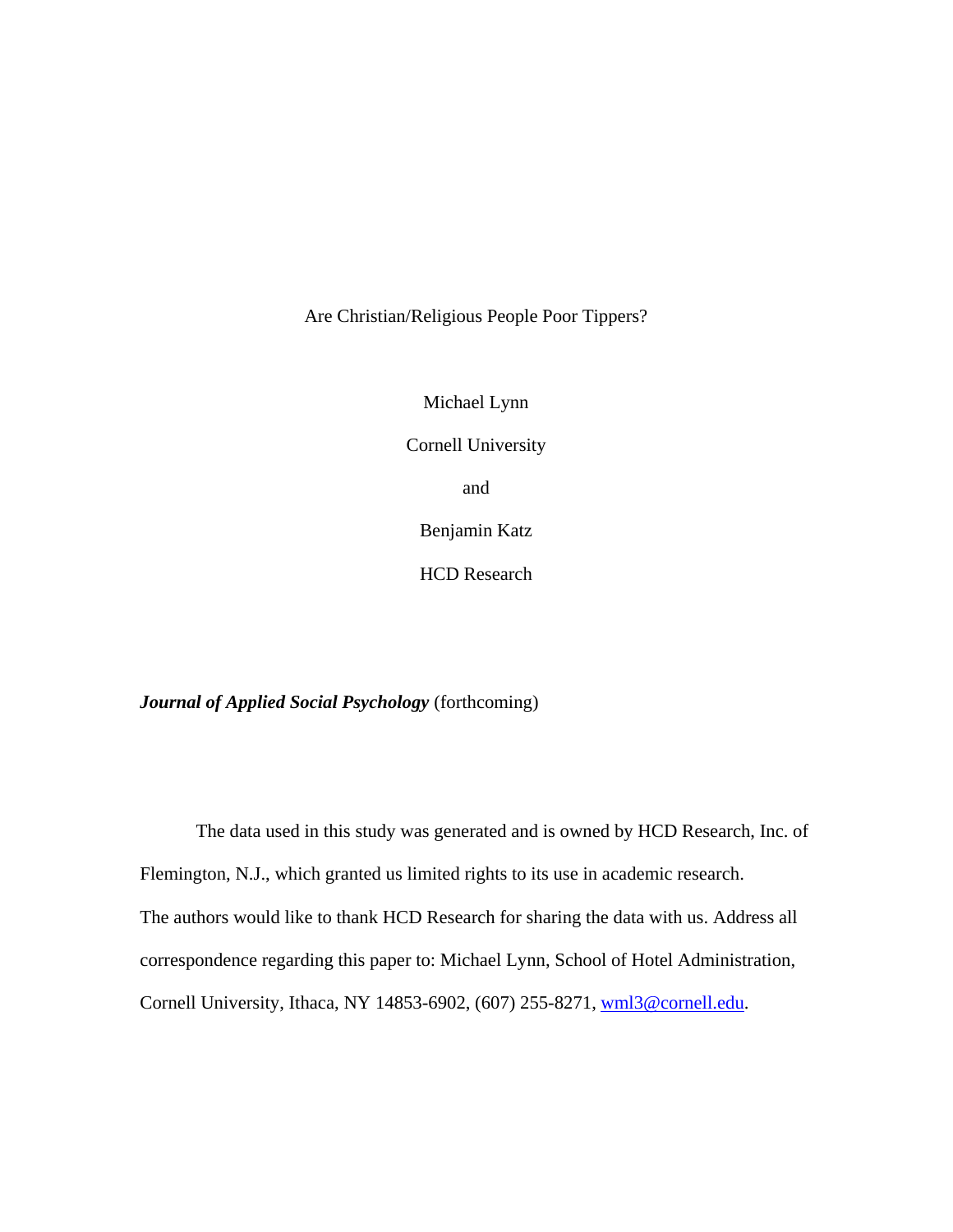# ABSTRACT

 A web based survey was used to assess the relationships of religious faith and frequency of church attendance with tipping under conditions of good and bad service. Results indicated that Jews and those with no religion tipped more than Christians and members of other religions, but that the vast majority of Christians tipped at or above the normative 15 percent of bill size. Worship frequency also significantly interacted with service quality such that the tips of those who frequently worship vary with service quality less than the tips of those who worship less frequently. The practical implications of these results for service workers and restaurants or other service businesses with a large religious clientele are discussed.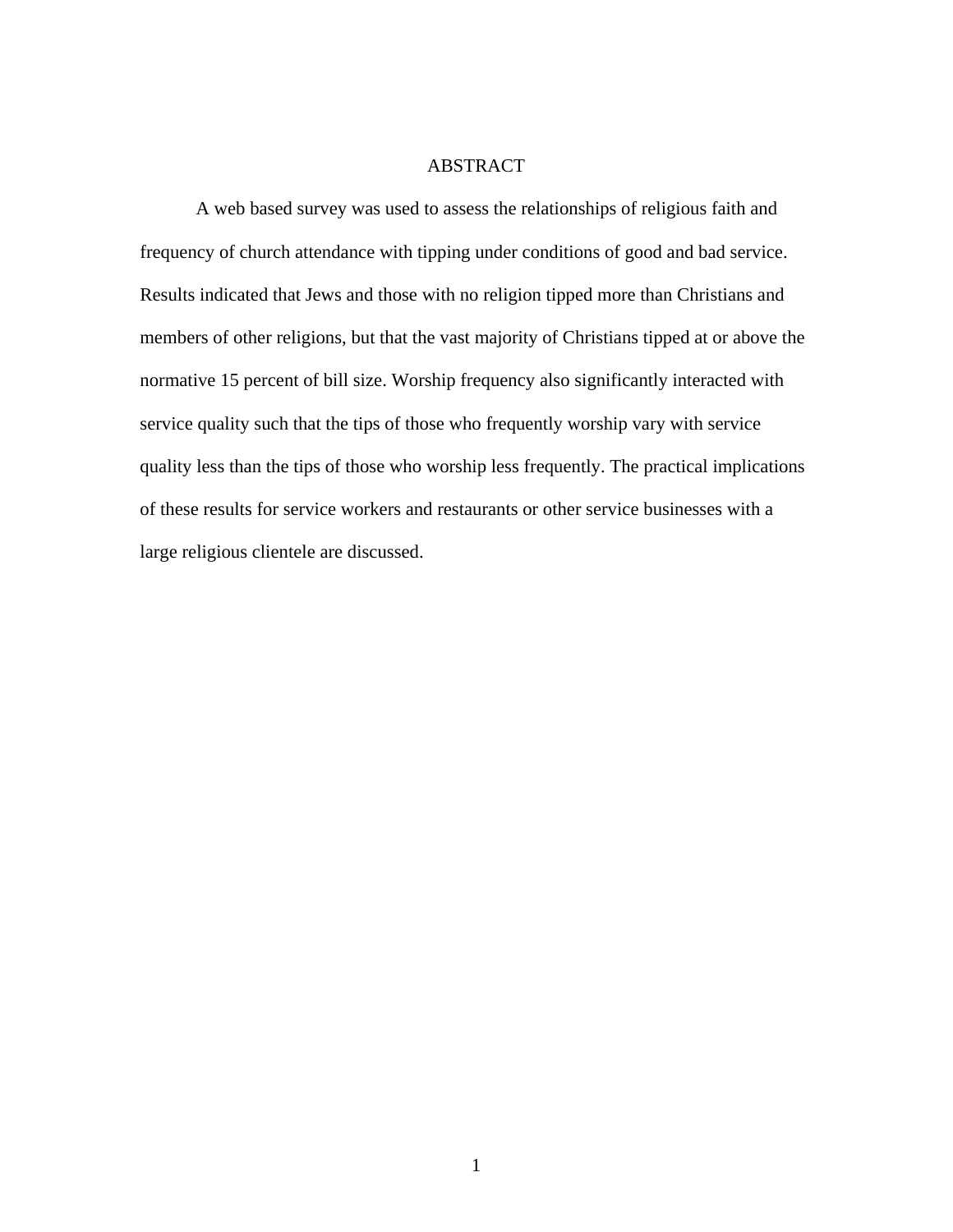Are Christian/Religious People Poor Tippers?

*"On these Sundays ... I am commonly stiffed by churchgoers who leave me business cards for their church, cards with bible verses printed on them, and of course the infamous tokens and fake bills which say 'the best tip I can give you is eternal life through Jesus Christ.'"* (from http://friendlyatheist.com/2009/01/30/dont-serve-the-christians-on-asunday/, accessed 9/3/2010)

*"When I delivered pizza in college, I had a rotten feeling every time I went to a door that had a fish outside or one of those 'as for me and my house...' plaques outside the front door"... "I just know that when I went to a person's house that had a plaque like the one I mentioned or 'Jesus Junk' everywhere, I knew I wasn't getting a tip."* (from http://thinglings.org/?p=3146 and ...  $p=3276$ , accessed  $9/3/2010$ )

"*We were halfway between a church and a synagogue, and it turns out both Christians and Jews who have just left a religious ceremony are bad tippers.*" (from http://pandagon.net/index.php/site/comments/q\_of\_the\_day\_bad\_tippers\_p art 2/, accessed 9/3/2010).

Religion is widely thought to promote pro-social behavior and many religions, like Christianity, encourage adherents to forgive, love, and help one another (Batson, 1983). Thus, it is surprising to learn that many service workers believe highly religious Christians are among the worst tippers in the United States. However, if you Google "bad tippers" or "Christian tipping," you will find numerous posts by servers expressing that belief. Most often, these negative posts refer to the after church crowd, but server complaints about bad Christian tippers are not limited to the Sunday church crowd as the preceding quotations attest. These quotations, together with the many other similar comments that can be found on the internet, raise a question about whether or not Christian/religious people really are poor tippers.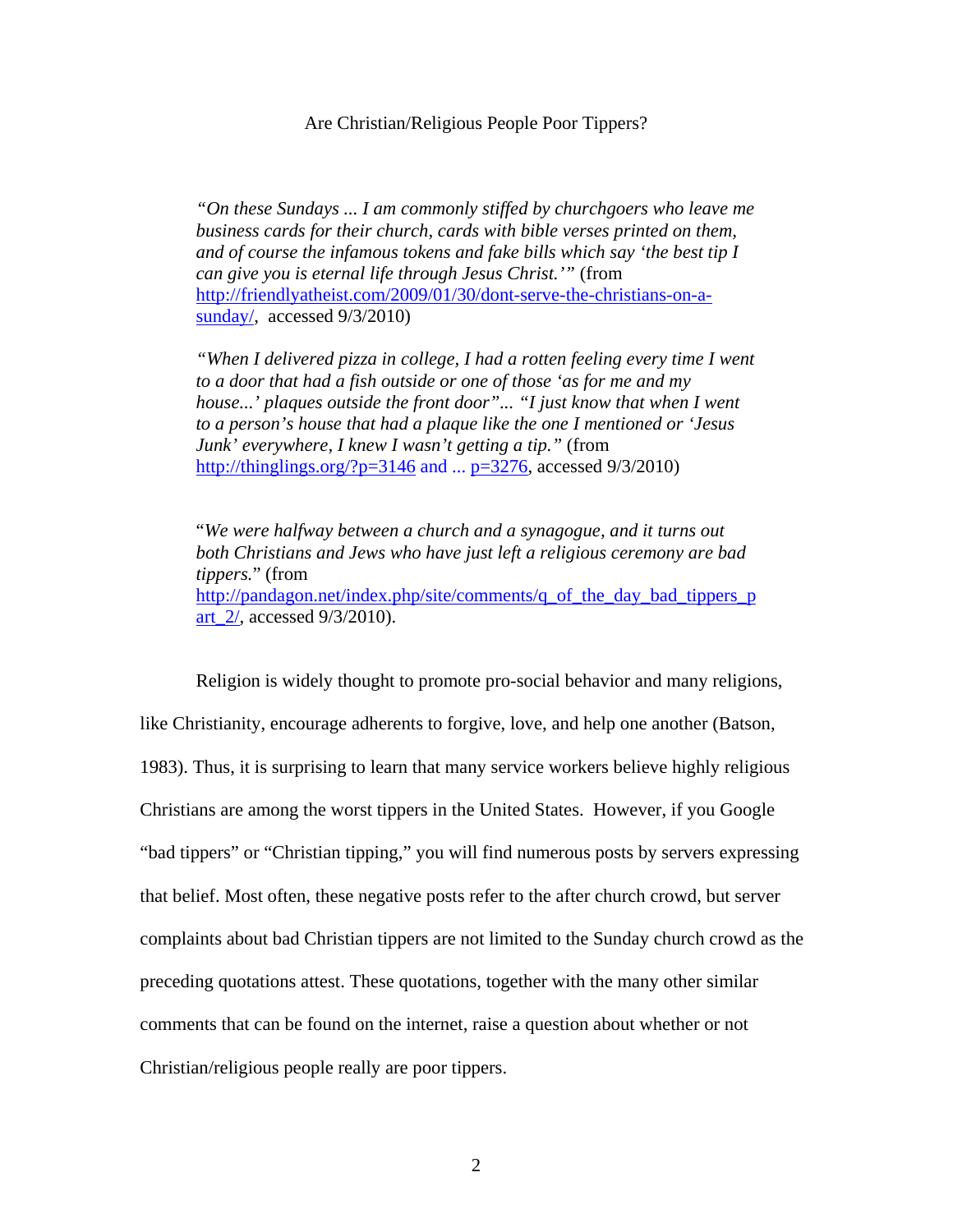Many people will find this topic unpleasant to consider because it seems to demean Christians and other religious people. However, the issue is already being raised by others and ignoring it is not going to make it go away. Religious people in particular should welcome research on this issue, because the outcomes of that research can be used either to dispel false stereotypes or to identify needed reforms in tipping behavior. Furthermore, information about Christian/religious people's tipping has important practical implications for service workers and for restaurants and other service firms heavily patronized by religious people.

The perception that Christian/religious people tip poorly poses potential problems for the restaurant industry because both qualitative and quantitative research suggest that servers vary their service efforts to different parties with the tip amounts those parties are expected to leave (Barkan and Israeli, 2004; Dirks and Rice, 2004; Rusche and Brewster, 2008). Thus, servers who perceive Christian/religious people as poor tippers may deliver inferior service to the members of these groups seated in their sections. Furthermore, servers who perceive Christian/religious people as poor tippers can be expected to call in sick or otherwise avoid working Sunday afternoons and other shifts when a large religious crowd is expected.

How managers should address these problems depends on whether or not Christian/religious people really do tip poorly and on how strongly their tips vary with service quality. If these groups tip well, then managers should be able to correct any server misperceptions thru education and/or hiring less prejudiced servers. On the other hand, if Christian/religious people really are poor tippers, then these problems are unlikely to be corrected by counter factual denials of the poor tipping. In that case,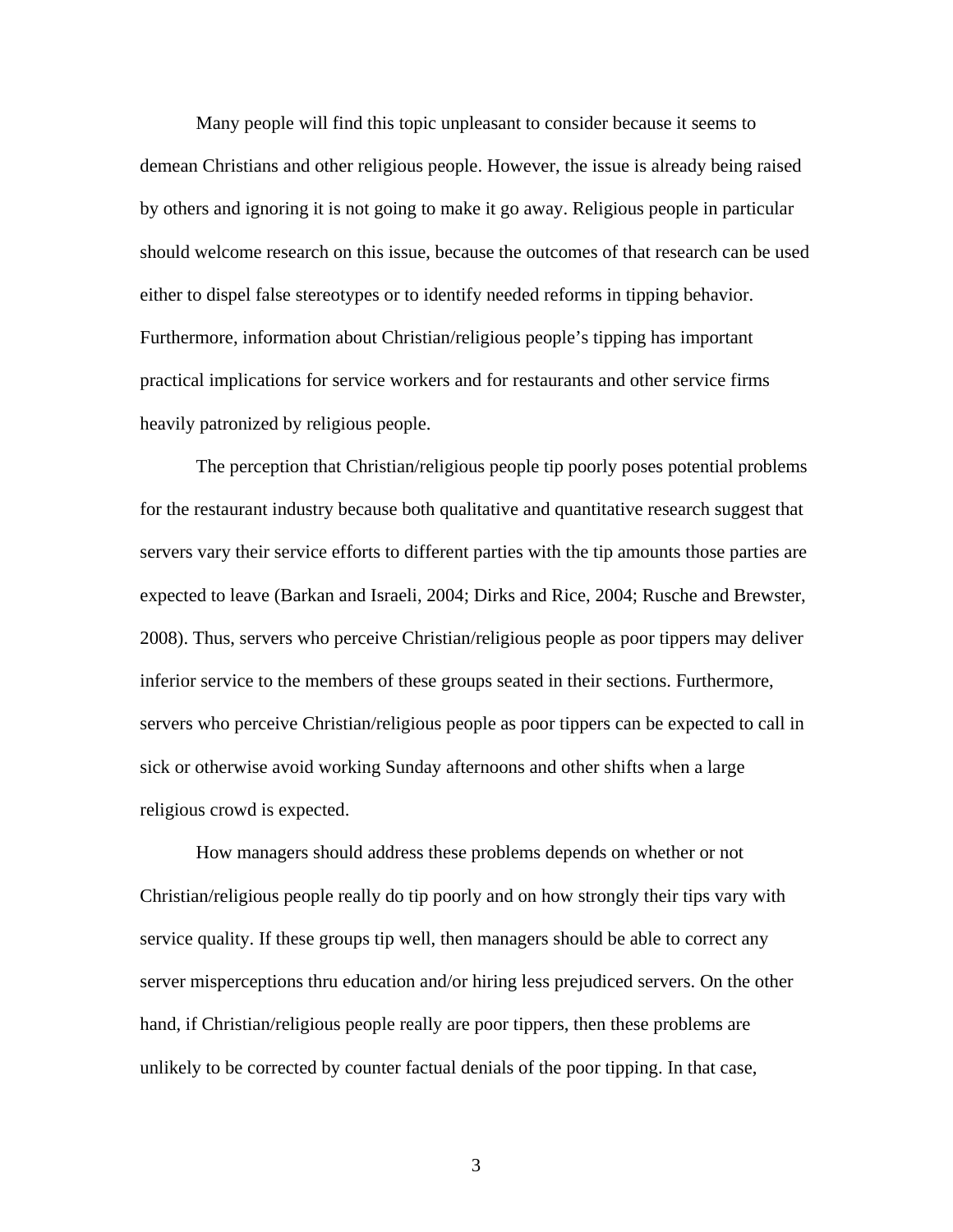managers could try to focus servers' attention on the effects of service quality. As long as the tips of Christian/religious people vary with service quality, then rational servers should give these groups good service in order to maximize tip income even if the group's tips are lower than desired. Thus, another important question is how strongly the tips of Christian/religious people vary with service quality. If the relationship is weak, then focusing servers' attention on "return to service quality" may not be sufficient to ensure good service to Christian/religious people that leave small tips. Should that prove true, managers will need to try to increase their Christian/religious customers' tip sizes or use incentives other than tipping to motivate their service staff.

In summary, many servers perceive Christian/religious people as poor tippers. As unpleasant as it may be, it is important to ask and answer the question about whether or not this perception is correct as well as the related question about strongly the tips of Christian/religious people are affected by service quality. After a brief review of relevant literature, we address these questions in the study reported below.

### Literature Review

While it is hard to see why Christians per-say would be particularly poor tippers, it is possible that those whose religiousness is reflected in things servers can see or infer (i.e., public displays of faith and religious service attendance on Sundays) tend to tip less on average than others.<sup>1</sup> Such highly religious people may tip less generously than others for any number of potential reasons -- (1) they may donate money to charity or do other

 $\overline{a}$ 

<sup>&</sup>lt;sup>1</sup> Religiousness is a complex, multi-dimensional construct, with scholars distinguishing between instrinsic and extrinsic religiousness (Allport & Ross, 1967) and between religious fundamentalism and quest (Hunsberger, 1995). While theoretically interesting, these aspects of religiousness are not the focus of this paper. Rather, we are interested in the aspects of religiousness that are visible or inferable to servers. Attendance at worship services is one such aspect of religiousness because servers can and do infer that many of the well dressed Sunday afternoon crowd are coming from religious services. Furthermore, frequency of religious service attendance has been studied by numerous others and is positively related to the rated importance of religion in peoples' lives (LaBarbera and Gurhan, 1997).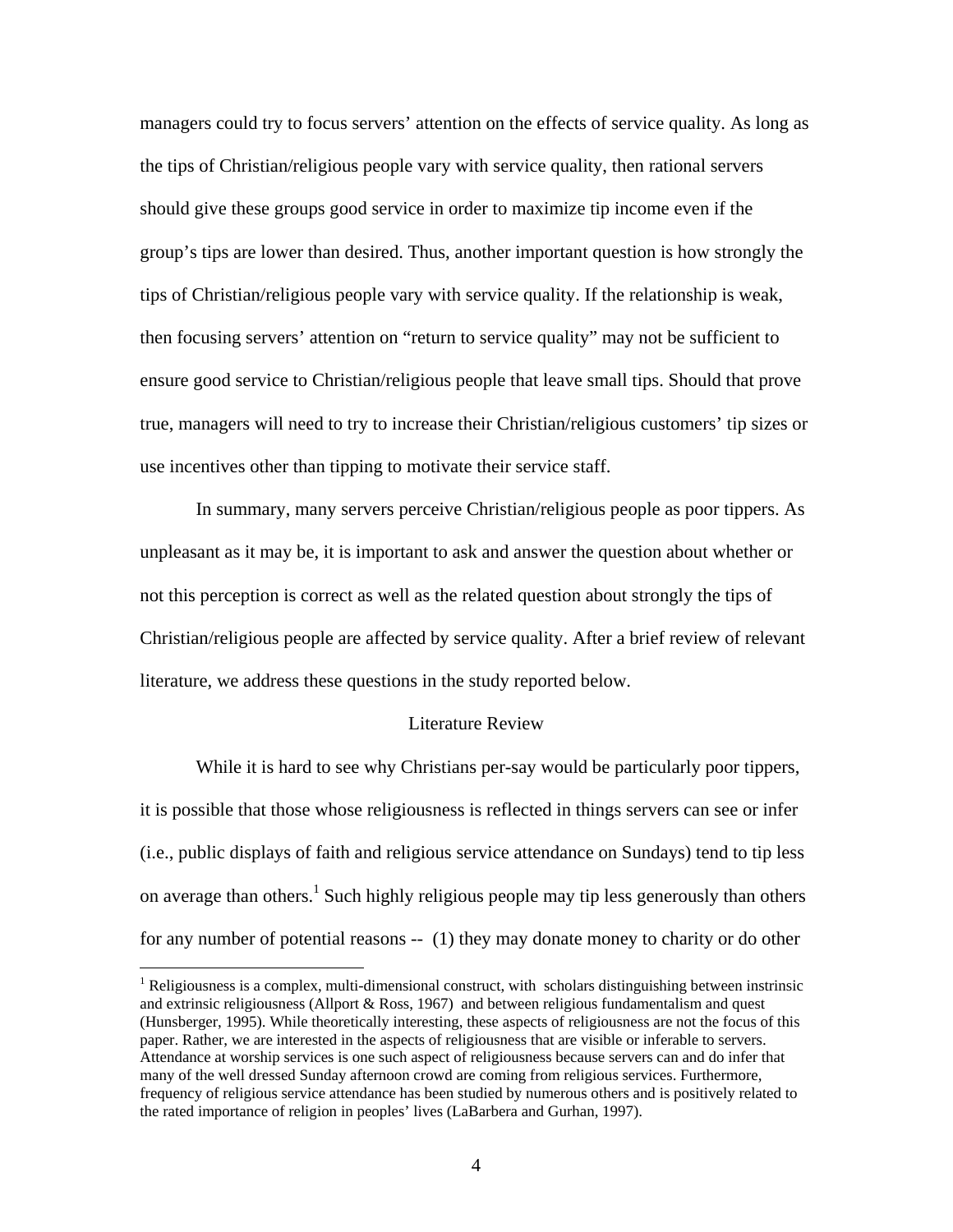good deeds that they feel gives them a license to tip less (Sachdeva, Iliev and Medin, 2009), (2) they may perceive service workers (especially those who work on religious days) as outsiders who are undeserving of generosity (Saroglou, Pichon, Trompette, Verschueren, and Dernelle, 2005), (3) they may be less informed about or concerned with secular issues like tipping (LaBarbera and Gurhan, 1997), and/or (4) they may have more authoritarian and punitive personalities (Hunsberger, 1995; Kutateladze and Crossman, 2009) that lead them to assess service more harshly and to tip less as a result. Thus, the poor tipping attributed to Christians may actually be due to religiousness in general (or the personality correlates of religiousness) rather than to the specific faith of the poor tippers. In that case, Christians may tip no worse than the members of other faiths and server beliefs to the contrary may be due to the greater numbers and visibility of highly religious Christians than of highly religious Jews, Muslims, Hindu's, and others in the United States.

Of course, it is also possible that servers' perceptions about good vs. bad tippers are simply incorrect. Really poor tips are relatively uncommon as are public displays of Christian faith and the co-occurrence of such relatively rare events has been shown to create illusory correlations in people's minds (Smith, 1991). Furthermore, the apparent hypocrisy of Christians who tip poorly may make them stand out and this enhanced salience may enhance the illusory correlation between Christianity and poor tipping (Smith, 1991).

Despite the widespread and publically expressed belief of many servers that Christians are poor tippers and the practical value of knowing how valid those beliefs are, very little research has examined the effects of religiousness and religious faith on tipping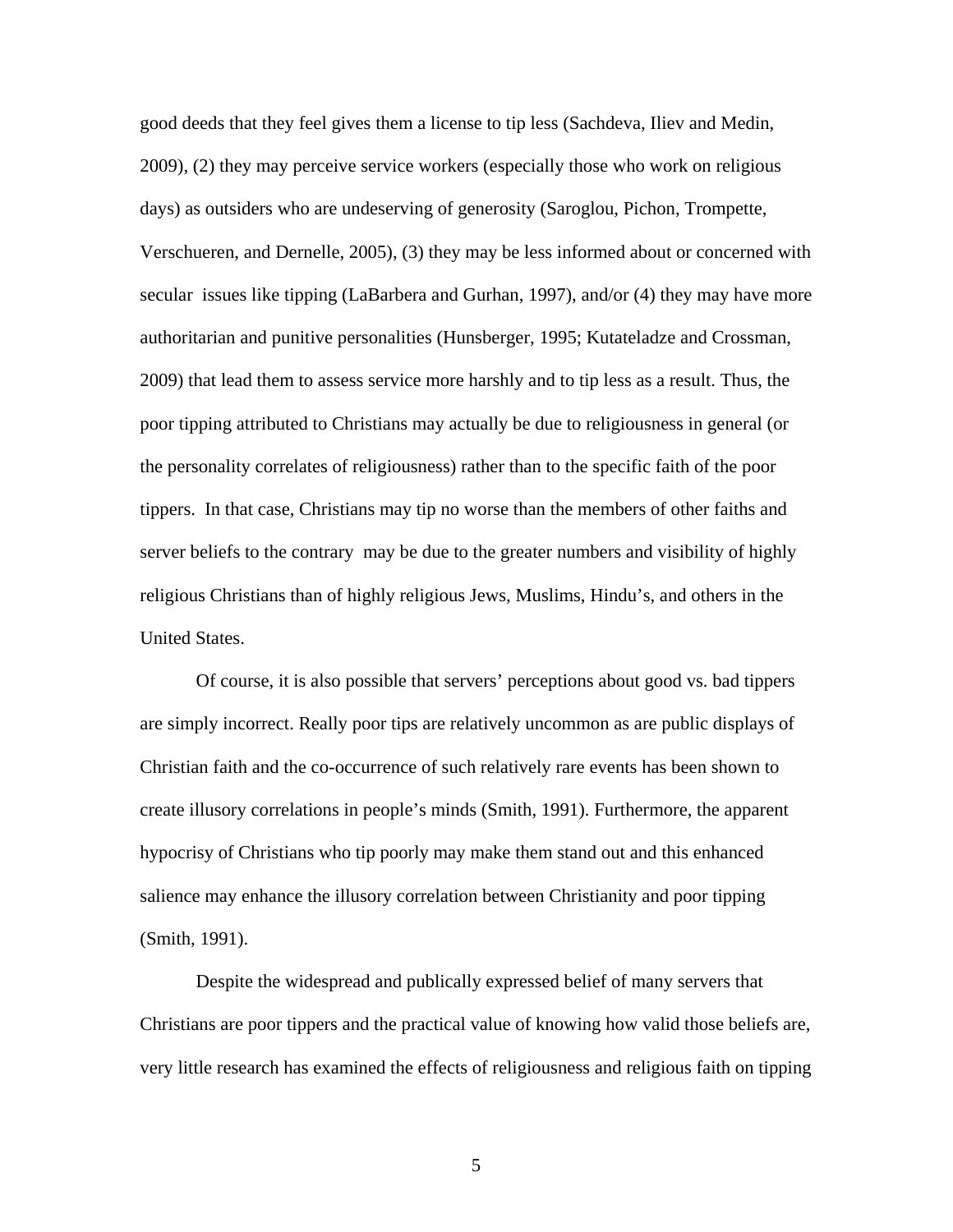behavior. The only study on this issue which we could find is a study reporting that patrons from five restaurants in Virginia who claimed to attend religious services regularly tipped no differently than those who claimed not to attend religious services regularly (Parrett, 2006). This small study from a geographically limited area using an insensitive binomial measure of religiousness is insufficient to resolve the issue. Accordingly, we set out to assess the relationships of tipping under conditions of good and bad service with religious faith and frequency of church attendance in the internet survey reported below. These data were generated and are owned by HCD Research, Inc. of Flemington, N.J., which granted us limited rights to its use in academic research.

#### Method

# **Participants**

 Participants consisted of 535 men and 1,103 women. They ranged in age from 18 to 90 years old. The 1638 Americans surveyed came from a sample of invitees randomly selected from a large national panel maintained by HCD Research. Of the 11,124 email invitations sent, 1,638 respondents who were 18 or older completed the survey. However, 38 of these observations were dropped from analysis due to unrealistic responses to the tipping questions (as described below), so the useable sample was 1,600 U.S. adults. Principle Questions

The principle questions asked in the survey and the numeric coding of answers were as follows: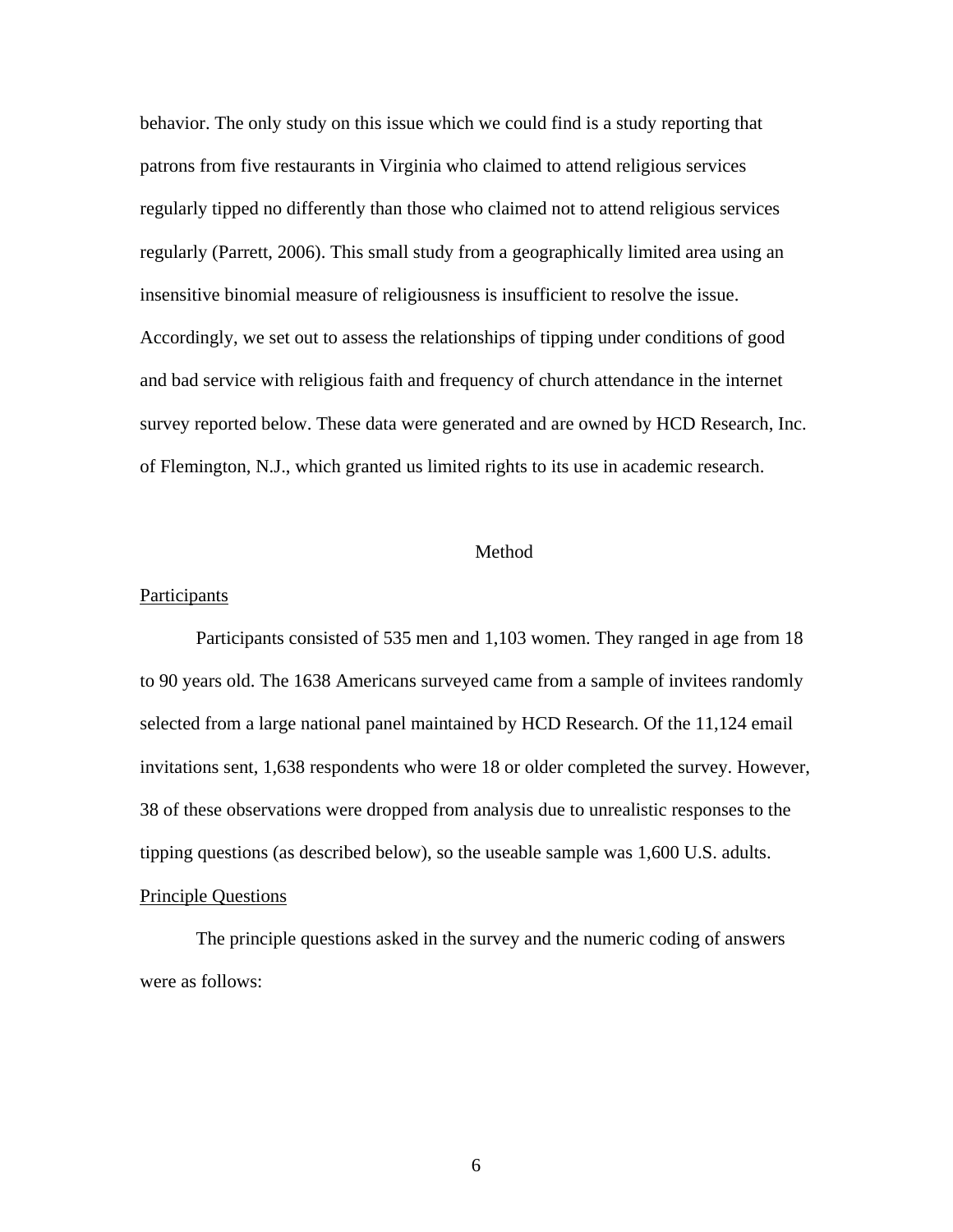- *Religion*: Which of the following best describes your religion?" The response options and numeric codings were "none" = 0, "Christian" = 1, "Jewish" = 2, and "Muslim," "Buddhist," "Hindu," or "Other"  $= 3$ .
- *Worship frequency*: "Please indicate how often you go to a place of worship to practice your religion." The response options and numeric codings were "several times a day", "once a day", or "several times a week"  $=$  4, "several times a month"  $= 3$ , "several times a year"  $= 2$ , "once a year" or "less than once a year"  $= 1$ , and "never"  $= 0$ .
- *Good Service Tip*: "Please enter the approximate percentage of tip that you leave at a restaurant if the service is good (based on the total bill). Please enter a numeric response without decimals or symbols."
- *Bad Service Tip*: "Please enter the approximate percentage of tip that you leave at a restaurant if the service is bad (based on the total bill). Please enter a numeric response without decimals or symbols."

# Control Variables

Respondents were also asked to provide information about their:

- *Age*: in years,
- *Sex*: "male" = 1, "female" = 2,
- *Income*: "less than  $$20,000$ " = 1, " $$20,000$   $$24,999$ " = 2, " $$25,000 $34,999$ " =  $3, \frac{1535,000 - 1849,999}{2} = 4, \frac{1550,000 - 174,999}{2} = 5, \frac{1575,000 - 199,999}{2} = 6,$ " $$100,000 - $124,999" = 7, $125,000 - $149,999" = 8, "$150,000 or more" = 9,$ "prefer not to answer" and missing values  $= 5$  (the median response),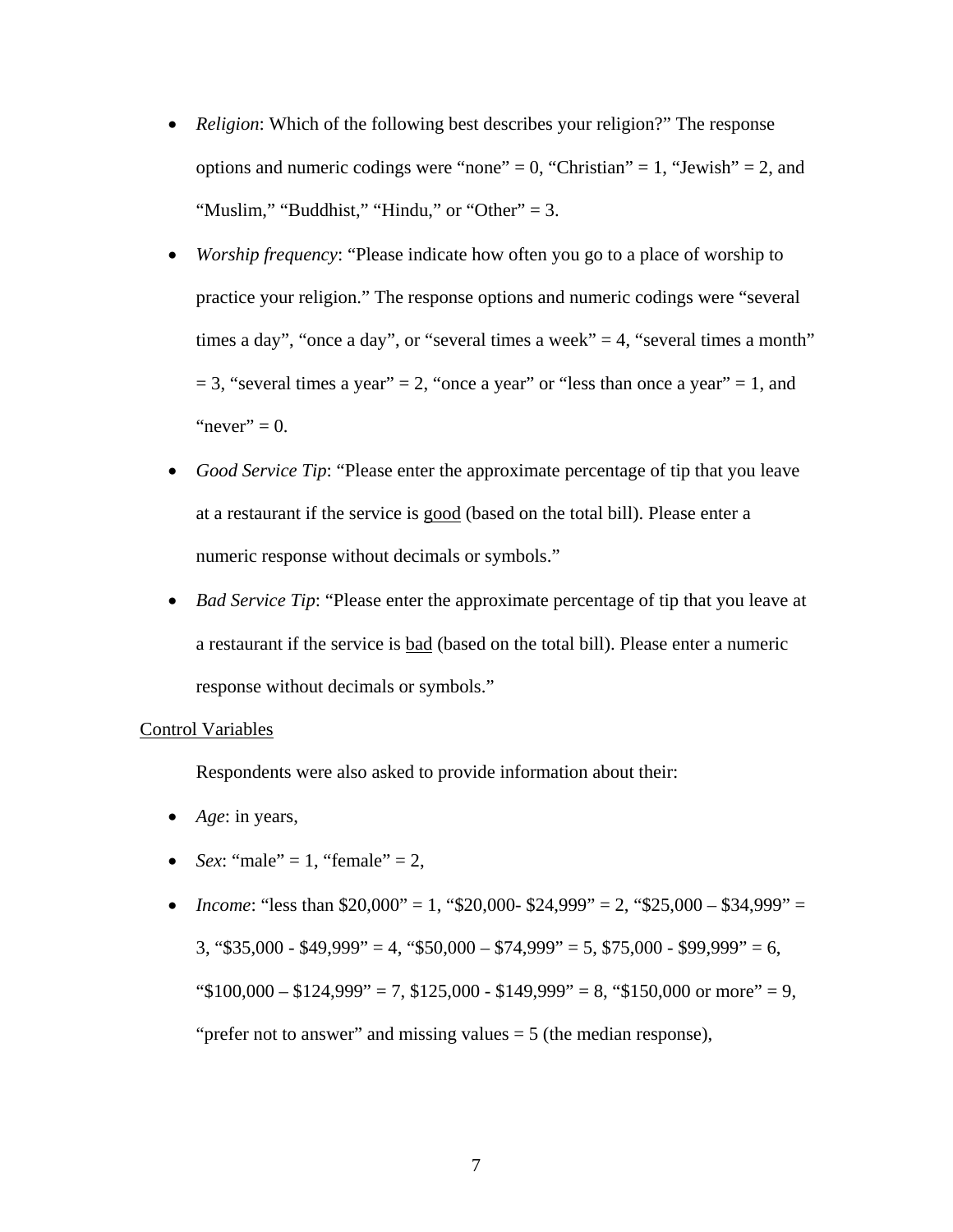- Race: "White/Caucasian" = 1, all others (i.e., "African American," "Asian or Pacific Islander," "Hispanic origin/Latino," "Native American, Eskimo, Aleut or Native Alaskan," "Other (please specify)," "Prefer not to answer," and no response/missing value)  $= 0$ ,
- *Marital status*: "married" = 1, all others (i.e., "Single, never married," "Living with partner," " "Separated," "Divorced," "Widowed," "Prefer not to answer," and no response/missing value)  $= 0$ , and
- *Region of residence*: "Northeast" = 1, all other (i.e., "Midwest," "South," and "West or Pacific") =0. (Note: This coding was selected because the Northeast was the only region with average tips that significantly differed from the others.)

# Results and Discussion

A preliminary examination of the tipping measures revealed a number of extreme values of questionable validity. To minimize the effects of these unrealistic responses, 33 observations for which good and/or bad service tips exceeded 45 percent and 5 observations for which bad service tips exceeded good service tips were dropped from analysis. Descriptive summaries of the variables in the final data set are presented in Table 1.

# Religion and Tipping

 The effects of religion on tipping were assessed in a repeated measures general linear model with good vs bad service as a within subjects factor, religion as a between subjects factor, and age, sex, income, race, marital status, and region of residence as co-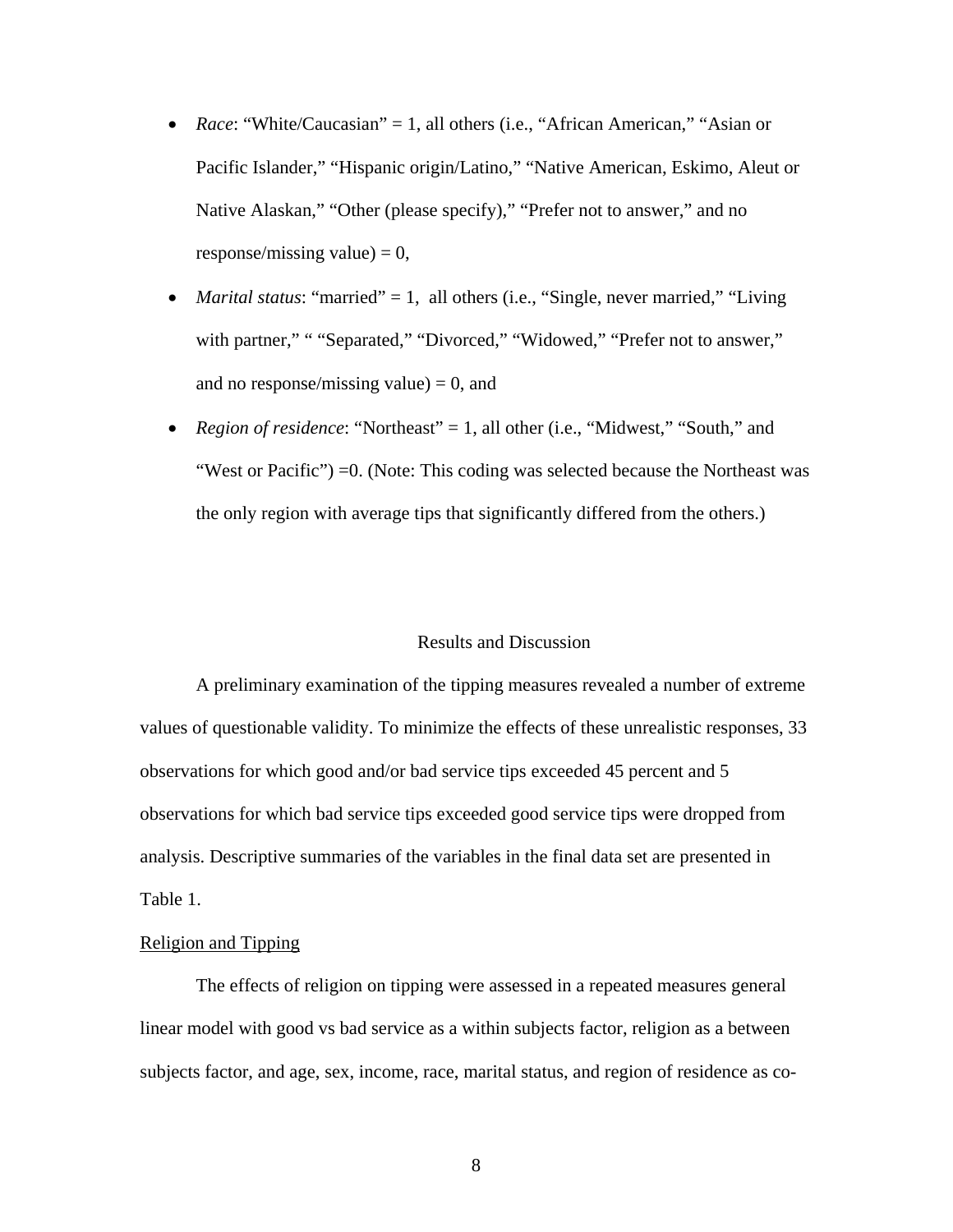variates (see Tables 2 and 3). This analysis produced a significant main effect for religion  $(F (3, 1590) = 6.11, p < .001)$  and a non-significant religion by service interaction (F  $(3,$  $1590$ ) = 1.36, n.s.). Post hoc comparisons indicated that people with no religion (hereafter called "non-affiliates") and Jews both tipped more than Christians and members of other religions (M <sub>average tip</sub> = 13.56 and 14.16 vs 12.85 and 12.29 respectively) and that this pattern of differences was consistent across good and bad service (see Table 4). The current data do not speak to why non-affiliates and Jews would tip more than others, but one possibility is that the greater secularity of non-affiliates and the greater education levels of Jews (Pew Research Center, 2008) make them more familiar with the 15 to 20 percent restaurant tipping norm.

While the lower tips of Christians as compared with non-affiliates and Jews might appear to support servers' claims that Christians are poor tippers, a more careful analysis undermines that conclusion. First, 70 percent of the sample is Christian as compared to 12 percent non-affiliated, 8 percent Jewish, and 10 percent members of other religions. Thus, considering the population of tippers as a whole, it makes more sense to describe non-affiliates and Jews as unusually good tippers than to describe Christians as unusually bad tippers. Second, Christians leave an average tip of 17.3 percent when the service is good and this is well within the 15 to 20 percent restaurant tipping norm, so on average Christians are not bad tippers. Third, if you define poor tippers as those leaving less than a 15 percent tip for good service then only 13 percent of Christians are poor tippers. Granted this percentage is higher than the 7 percent of non-affiliates and 2 percent of Jews that would be classified as poor tippers under the same criteria, but it seems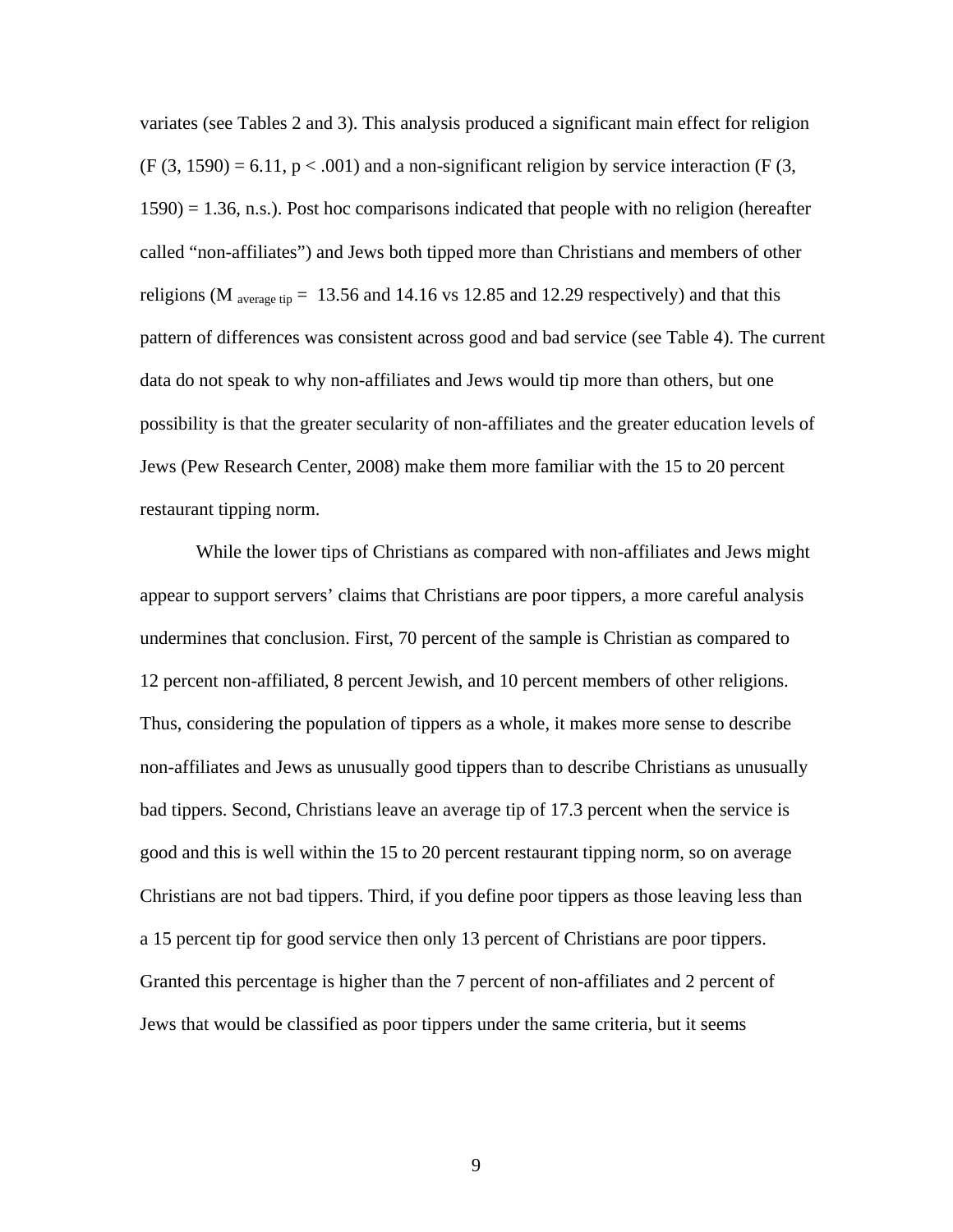unreasonable to label an entire group based on the behavior of only 13 percent of its members.

### Worship Frequency and Tipping

The effects of frequency of worship on tipping were assessed in a repeated measures general linear model with good vs bad service as a within subjects factor, the linear contrast of frequency of worship as a between subjects factor, and age, sex, income, race, marital status, region of residence and faith as co-variates (see Tables 5 and 6). This analysis produced a non-significant effect of worship frequency ( $F(1, 1589) =$ 0.14, n.s.). Thus, more religious people (as reflected in worship frequency) are not particularly poor tippers and servers' perceptions that very religious Christians tip poorly are incorrect.<sup>2</sup>

The analyses of worship frequency did produce a significant worship frequency by service interaction (F  $(1, 1589) = 9.58$ , p < .003). Separate analyses for bad and good service indicated that tips increased marginally significantly with worship frequency when service is bad ( $B = .20$ , t (1589) = 1.79, p < .08) and decreased non-significantly with worship frequency when service is good  $(B = -13, t (1589) = -1.38, n.s.).$  In other words, the effects of service quality on tips were stronger the less frequently the tipper attended religious services (see Table 7). However, this interaction effect was so small compared to the main effect of service quality, that it has no real practical implications for servers or service delivery. More important are the potential theoretical implications of this interaction, which is at odds with a tendency for religious people to have stronger beliefs in a just world (Furnham, 2003). Among other possibilities, the interaction could

<sup>&</sup>lt;sup>2</sup> A separate analysis using only data from Christians produced results very similar to those reported for all respondents.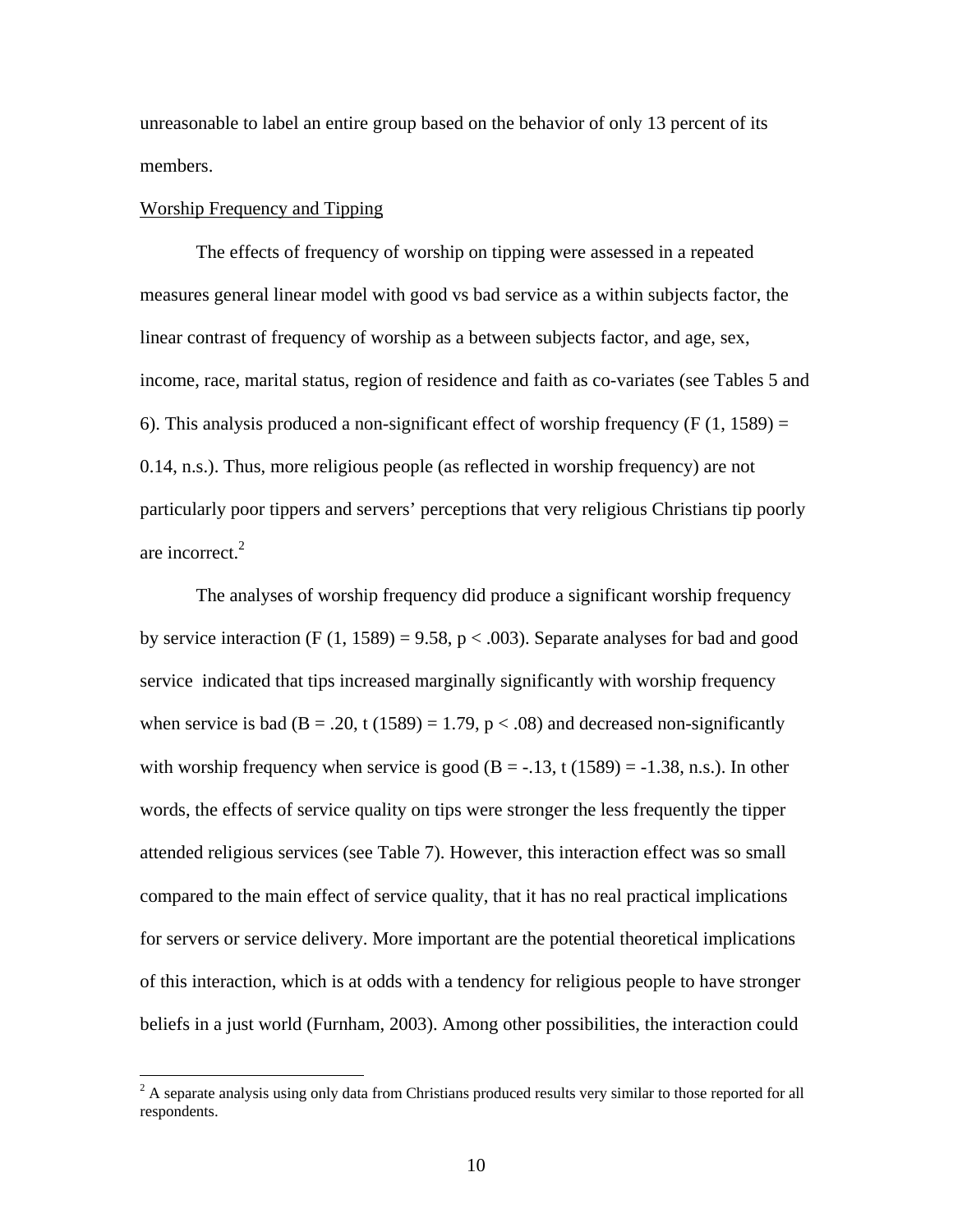be due to an effect of worship frequency on commitment to the religious value of forgiveness (see Gorsuch and Hao, 1993). Unfortunately, testing this possibility is beyond the current data so it is left as a theoretically interesting avenue for future research.

#### Other Effects on Tipping

Our analyses also found that older people, Whites, unmarried people, higher income people, and residents of the Northeast all tip more than their counterparts (see Tables 6 and 7). The effects of age, race and income replicate previous findings (see Lynn and Thomas-Haysbert, 2003; Lynn 2009) and the finding about region of residence compliments a previous research finding that residents of the Northeast have the greatest familiarity with the restaurant tipping norm (see Lynn, 2006). Interestingly, the age and region of residence effects are significantly stronger when service is bad than when it is good (see Tables 5 and 7), meaning that the elderly and residents of the Northeast vary their tips with service quality more than do younger people and those living elsewhere in the United States.

# Conclusions

The results of this study produced three notable findings about the relationships between religion and tipping. First, Jews and those with no religion tip significantly more than Christians and members of other religions. However, the average Christian tips 17 percent of the bill when receiving good restaurant service and only 13 out of 100 Christians receiving good service leave a tip below 15 percent of the bill. Second, worship frequency has no significant main effect on reported tipping. Third, worship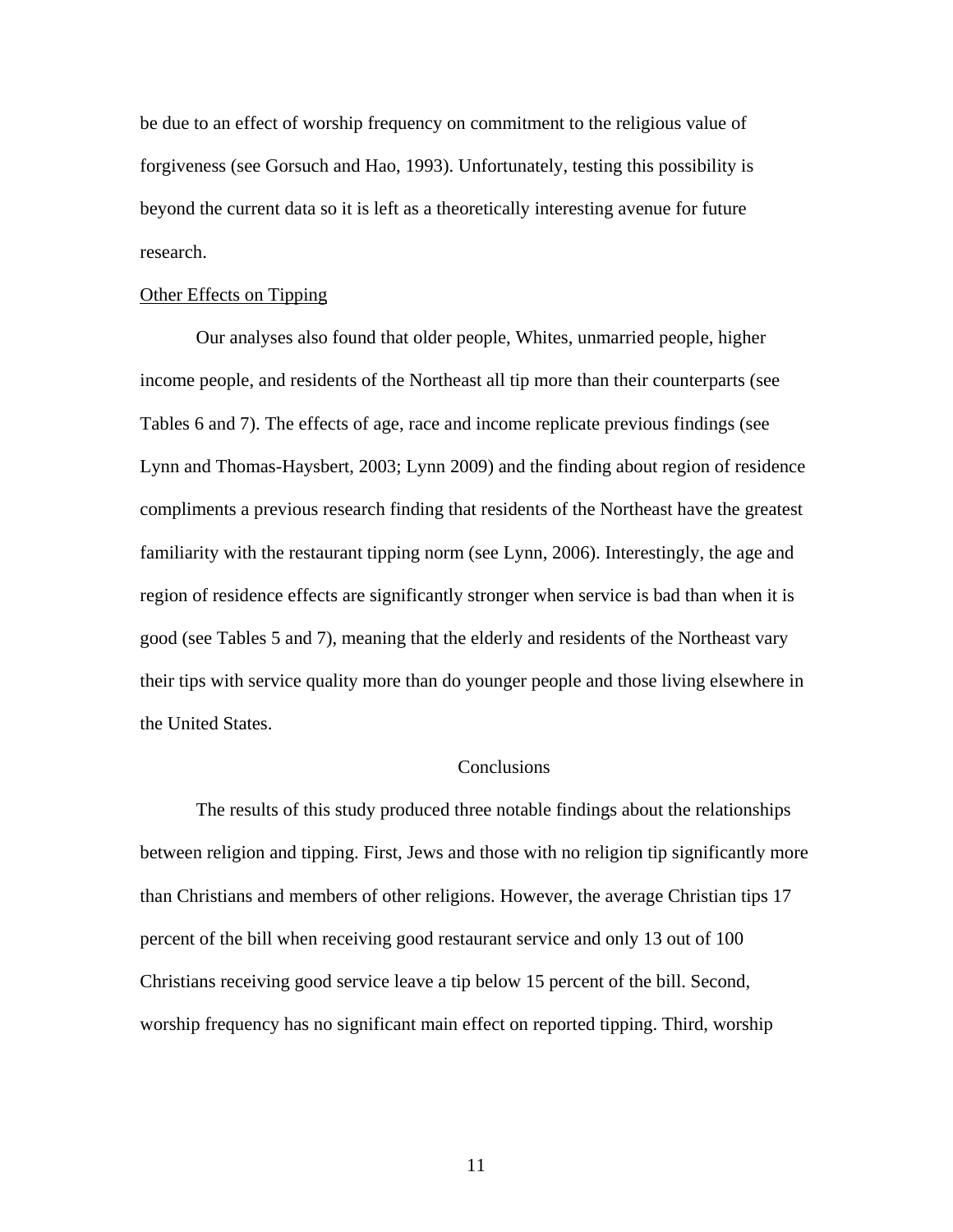frequency significantly interacts with service quality such that the effects of service quality on tips were stronger the less frequently the tipper attends religious services.

From a theoretical perspective, it would be good to know why the observed relationships between religion and tipping occur. We have speculated that the greater secularity of non-affiliates and the greater education levels of Jews (Pew Research Center, 2008) make them more familiar with the 15 to 20 percent restaurant tipping norm and that this may explain why they tip more than others. We have also speculated that commitment to the religious value of forgiveness (Gorsuch and Hao, 1993) may explain why the effects of service quality on tips were weaker the more frequently the tipper attends religious services. However, numerous other explanations are also possible and the current data do not permit tests of any explanatory ideas, so those tests are left to future research.

From a practical perspective, the results of this study indicate that Christians and church goers are not particularly bad tippers. Thus, there is no widespread financial incentive for servers to avoid working Sunday shifts or to discriminate in service delivery to Christian/religious customers and no widespread need for restaurants or other service firms with a large Christian/religious clientele to abandon tipping as an incentive system. However, to end discussion of the matter with these conclusions would be too simplistic.

Sometimes, servers' perceptions that Christians tip badly are undoubtedly biased and without strong foundation. Really poor tippers are relatively uncommon as are public displays of Christian faith and the co-occurrence of such relatively rare events has been shown to create illusory correlations in people's minds (Smith, 1991). Furthermore, the apparent hypocrisy of Christians who tip poorly may make them stand out and this enhanced salience may enhance the illusory correlation between Christianity and poor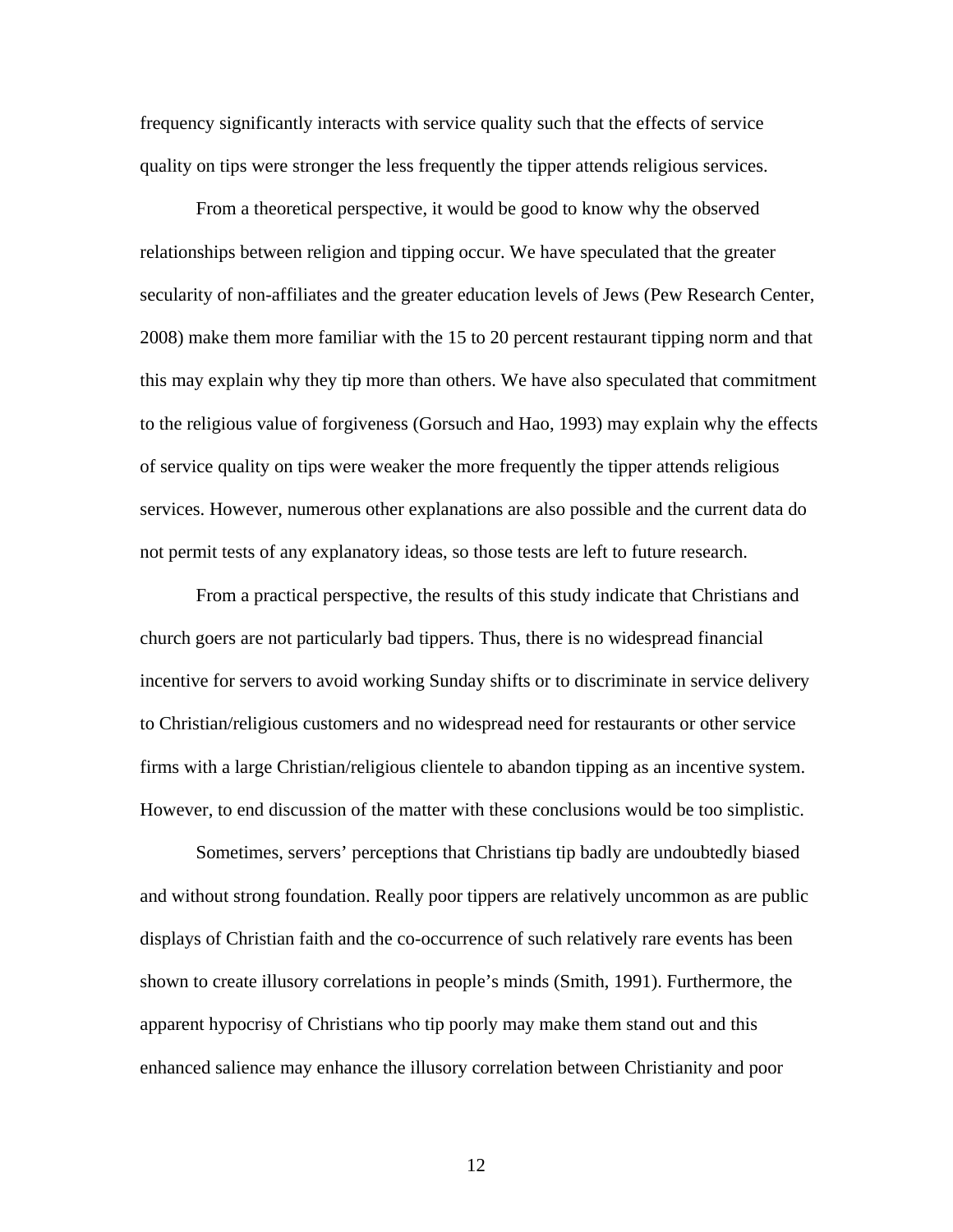tipping (Smith, 1991). In such cases, restaurant and other service managers can and should use the current study results to correct any illusory correlations in their tipped employees' minds.

Other times, servers' perceptions that Christians tip badly may be incorrect, but nevertheless grounded in local realities that require management action. In some cases, for example, tips may be lower on Sundays than on other days not because Sunday customers are disproportionately Christian (as servers may believe) but because they are more likely to be from lower socio-economic classes or to be infrequent restaurant patrons unfamiliar with tipping norms. In such cases, restaurant and other service mangers should still share the current study results with their tipped employees to disabuse them of their erroneous beliefs about Christians being poor tippers, but cannot rely on tipping combined with such educational efforts to motivate the employees to deliver good service to the poor tippers. To motivate employees and ensure good service for all customers, service firms may need to take additional steps like: (i) printing tipping guidelines/suggestions on menus and checks in an attempt to increase their customers' tip sizes, (ii) replacing voluntary tipping with automatic service charges (especially for Sunday brunches or for large groups), and/or (iii) tying job security to the ratings of mystery shoppers who are hired to evaluate employee service efforts.

The current study has two limitations that deserve discussion. First, the survey asked people how much they generally tip rather than observing actual tipping behavior. What people say they do is not necessarily an accurate indication of what they actually do because people may not know how they behave or why and may not report honestly even if they do know. In the current case of an anonymous internet survey, impression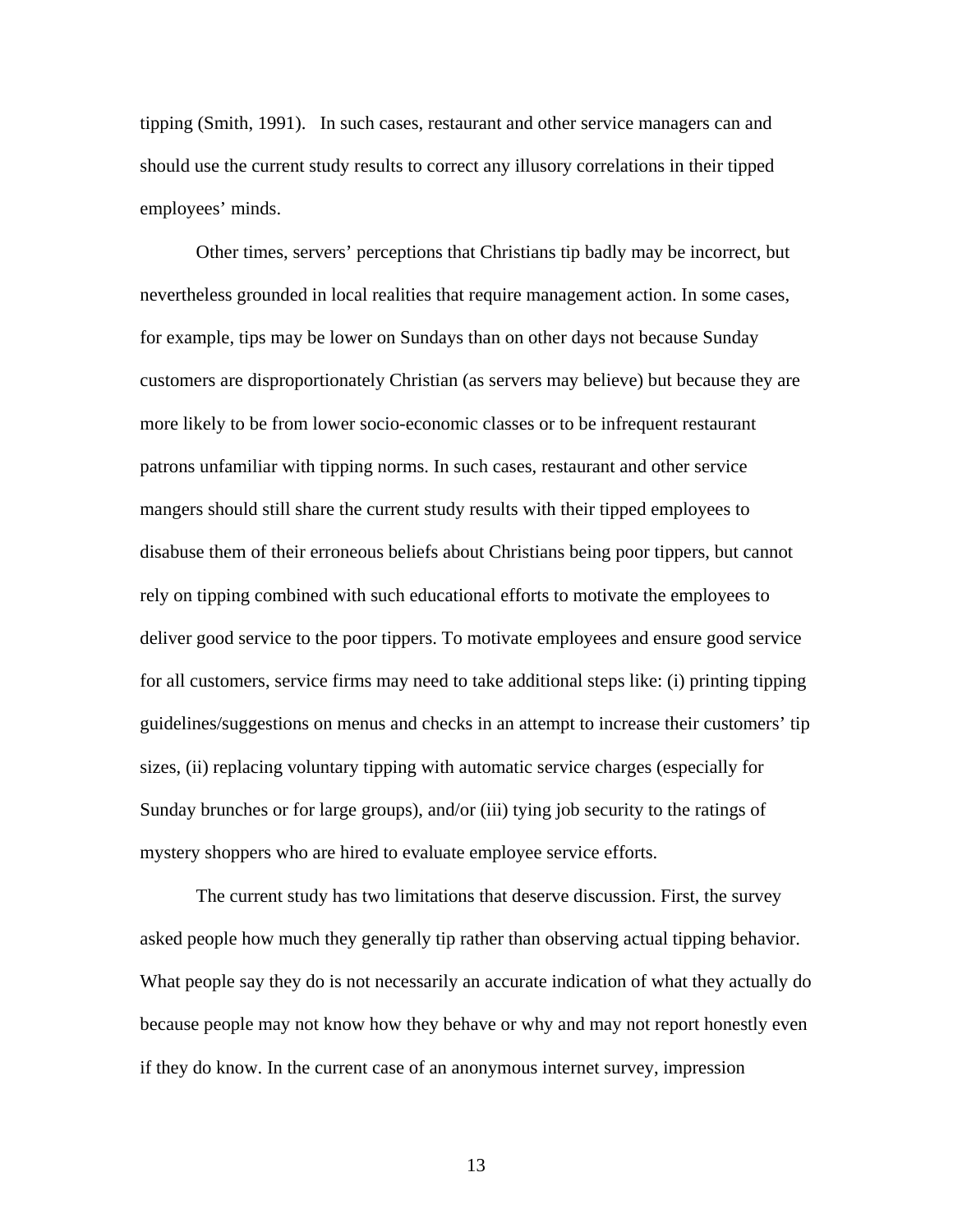management demands should have been minimal, but lack of self-awareness is a real threat. For example, the current results replicate other general surveys in finding that people say their tips are strongly related to service quality, but previous research has shown that the relationship is actually weak (Lynn and McCall, 2000). Thus, I do not trust the current study's estimates of how strongly service quality effects tipping. However, people are generally aware of their deliberate behaviors and the conscious considerations underlying them. Since tipping is largely a conscious and deliberate act as evidenced by general compliance with the 15 to 20 percent tipping norm (people cannot calculate a tip percentage unconsciously), the things people self-report about their tipping habits are meaningful. In fact, surveys like ours have replicated race differences in tipping found using other methodologies and have produced other theoretically meaningful results (see Lynn, 2009), so they should not be completely discounted.

Second, the survey asked people how much they tipped when the service was good and when it was bad, but did not ask them to actually evaluate a particular service experience. Thus, it is possible that Christians and/or other highly religious people are harsher judges of service quality than are others. If so, then Christian/religious people may tip substantially less than others given the same objective service despite our findings that they do not do so given the same subjective levels of service. This possibility deserves investigation in future research.

In summary, the current study found that faith and worship frequency effects on tipping are quite small and do not justify discrimination against religious people in service delivery. Restaurant managers and others can use these results to refute many servers' claims that religious Christians are poor tippers. Although small, the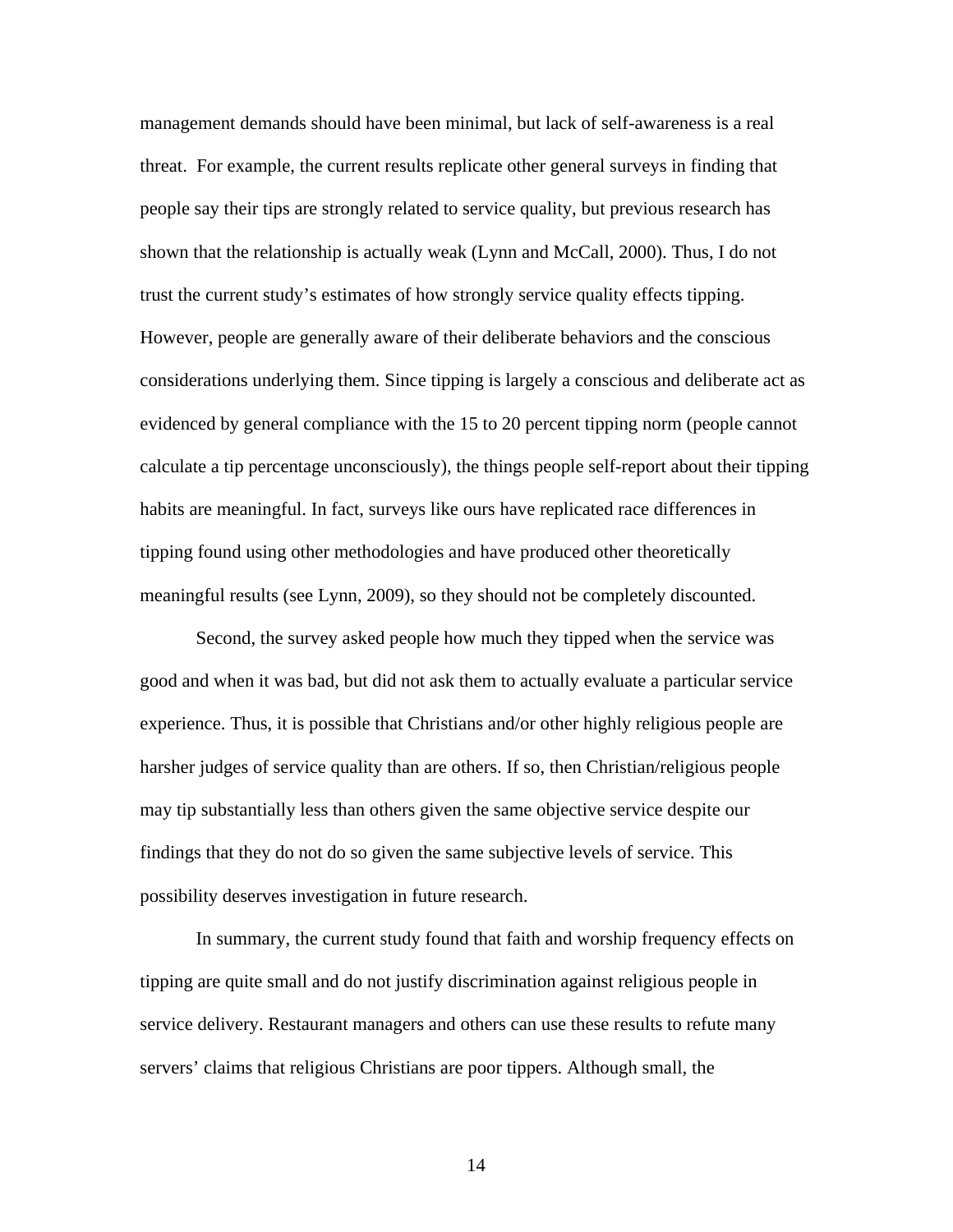relationships of faith and worship frequency with self-reported tipping behavior that were observed are potentially interesting from a theoretical perspective and future research should develop and test explanations for those relationships.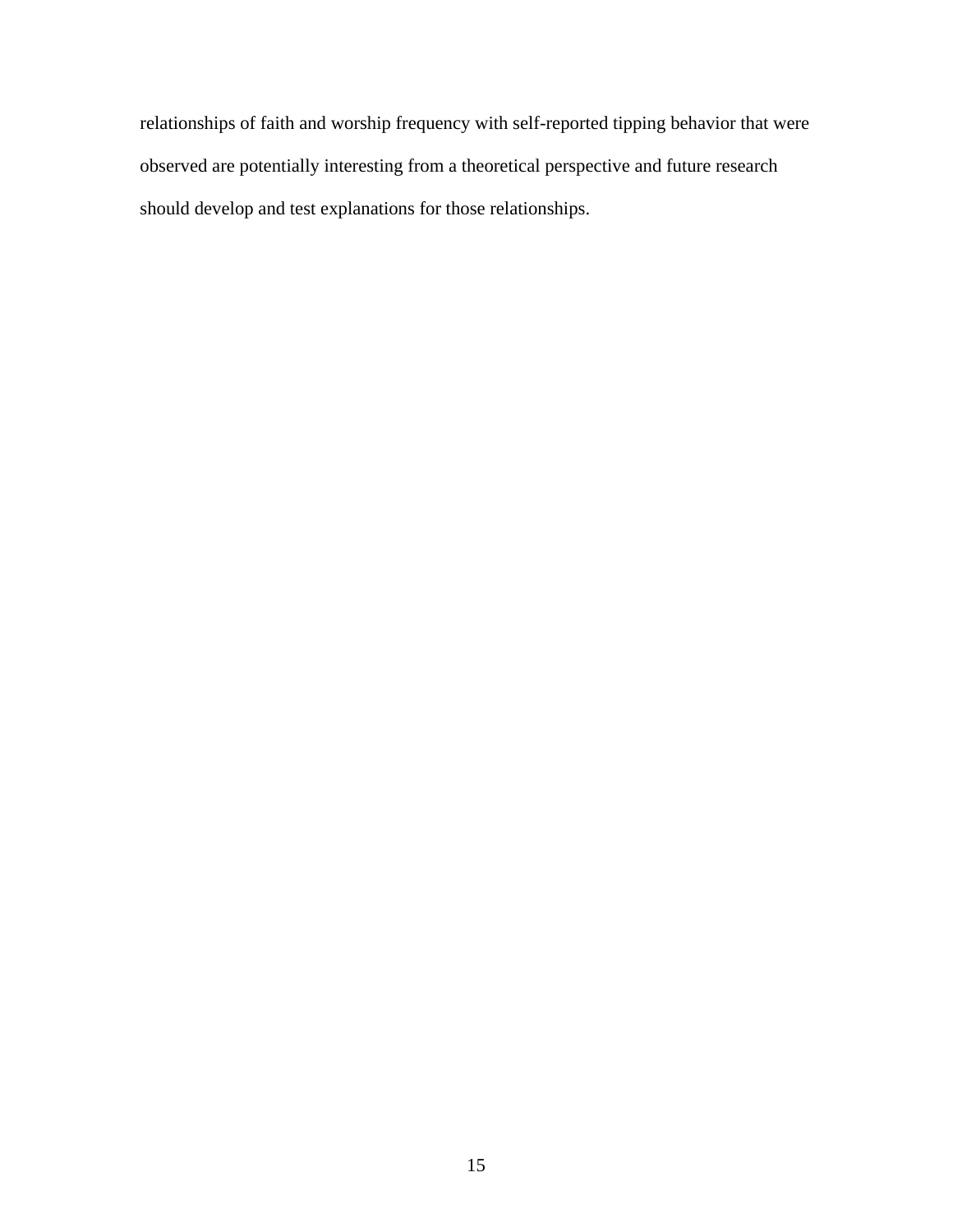# References

- Allport, G.W. and Ross, J.M. (1967). Personal religious orientationa nd prejudice. J*ournal of Personality and Social Psychology*, 5, 432-443.
- Barkan, R. & A. Israeli, (2004). Servers' roles as experts and managers of tipping. *The Service Industries Journal*, 24(6), 91-108.
- Batson, C.D., (1983). Sociobiology and the role of religion in promoting prosocial behavior: An alternative view. *Journal of Personality and Social Psychology*, 45, 1380-1385.
- Dirk, D. & Rice, S. (2004). "Dining while Black:" Tipping as social artifact. *Cornell Hotel and Restaurant Administration Quarterly, 45*, 30-47.
- Farwell, L. and Weiner, B., (2000). Bleeding hearts and the heartless: Popular perceptions of liberal and conservative ideologies. *Personality and Social Psychology Bulletin*, 26, 845-852.
- Furnham, A. (2003). Belief in a just world: Research progress over the past decade. *Personality and Individual Differences*, 34, 795-817.
- Gorsuch, R.L. and Hao, J.Y., (1993). Forgiveness: An exploratory factor analysis and its relationships to religious variables. *Review of Religious Research*, 34, 333-347.
- Hunsberger, B., (1995). Religion and prejudice: the role of religious fundamentalism, quest, and right-wing authoritarianism. *Journal of Social Issues*, 51, 113-129.
- Kutateladze, B. and Crossman, A.M., (2009). An exploratory analysis of gender differences in punitiveness in two countries. *International Criminal Justice Review*, 19, 322-343.
- LaBarbera, P.A. and Gurhan, Z. (1997). The role of materialism, religiosity and demographics in subjective well-being. *Psychology and Marketing*, 14 (1), 71-97.
- Lynn, M., (2006). Geo-demographic differences in knowledge about the restaurant tipping norm. *Journal of Applied Social Psychology*, 36, 740-750.
- Lynn, M., (2009). Individual differences in self-attributed motives for tipping: Antecedents, consequences and implications. *International Journal of Hospitality Management*, 28, 432-438.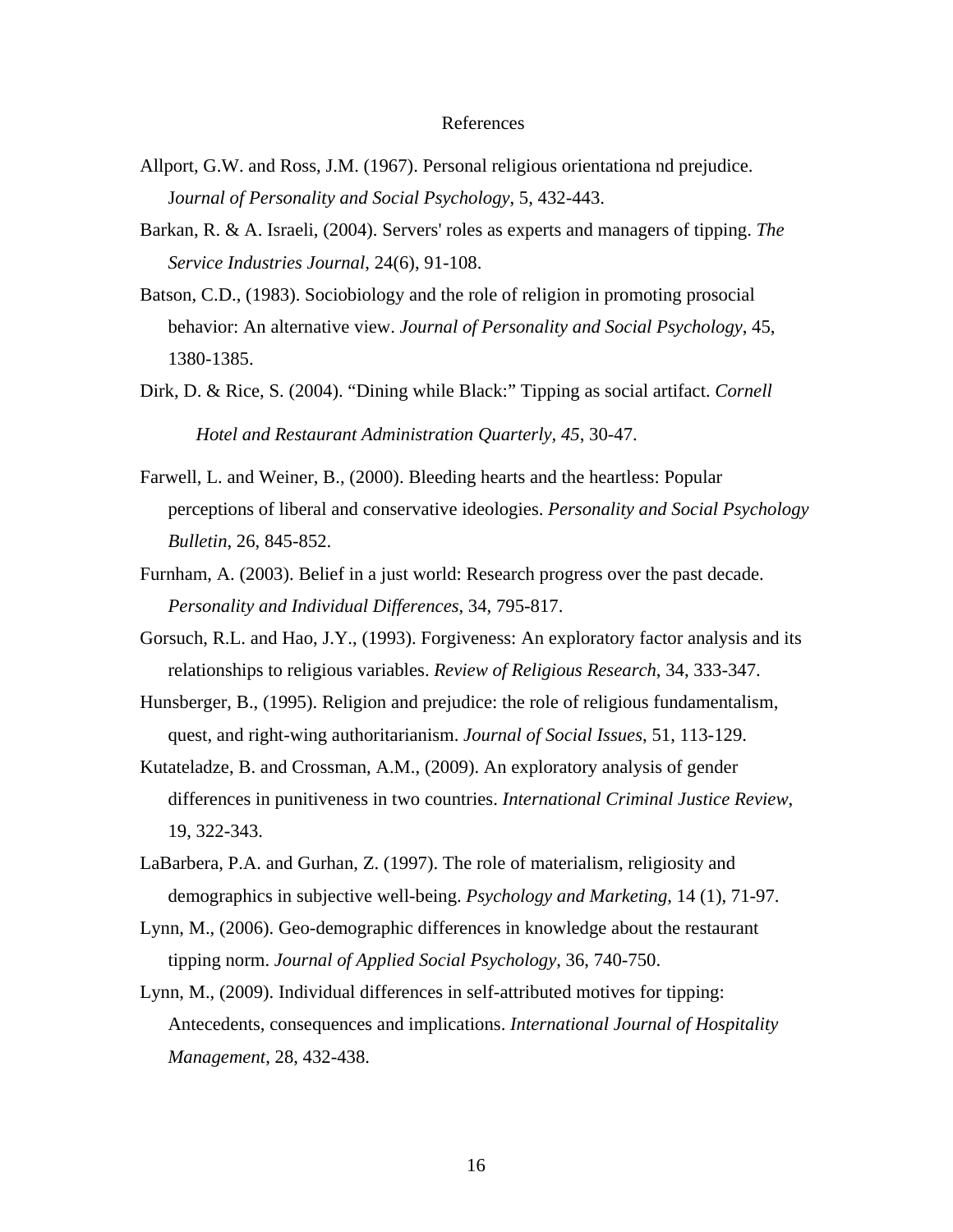- Lynn, M. and McCall, M. (2000). Gratitude and gratuity: A meta-analysis of research on the service-tipping relationship. *Journal of Socio-Economics*, 29, 203-214.
- Lynn, M. and Thomas-Haysbert, C., (2003). Ethnic differencesin tipping: Evidence, explanations and implications. *Journal of Applied Social Psychology*, 33, 1747-1772.
- May, J.L., (1985). Authoritarianism and applicant's sex and attitudes as determinants of perceived need and deservingness in a charity situation. *The High School Journal*, 68, 190-196.
- Parrett, M.B. (2006). An analysis of the determinants of tipping behavior: A laboratory experiment and evidence from restaurant tipping. *Southern Economic Journal*, 73 (2), 489-514.
- Pew Research Center, (2008). U.S. Religious Landscape Survey. The Pew Forum on Religion and Public Life, available online at http://religions.pewforum.org/pdf/reportreligious-landscape-study-full.pdf, accessed 9-12, 2010.
- Rusche, S.E. & Brewster, Z.W. (2008). "Because they tip for shit!": The social psychology of everyday racism in restaurants. *Sociology Compass, 2/6*, 2008-2029.
- Sachdeva, S., Iliev, R. and Medin, D.L. (2009). Sinning saints and saintly sinners: The paraox of moral self-regulation. *Psychological Science*, 20, 523-528.
- Saroglou, V., Pichon, I., Trompette, L., Verschueren, M and Dernelle, R. (2005). Prosocial behavior and religion: New evidence based on projective measures and peer ratings. *Journal for the Scientific Study of Religion*, 44 (3), 323-348.
- Smith, E.R., (1991). Illusory correlation in a simulated exemplar-based memory. *Journal of Experimental Social Psychology*, 27, 107-123.

.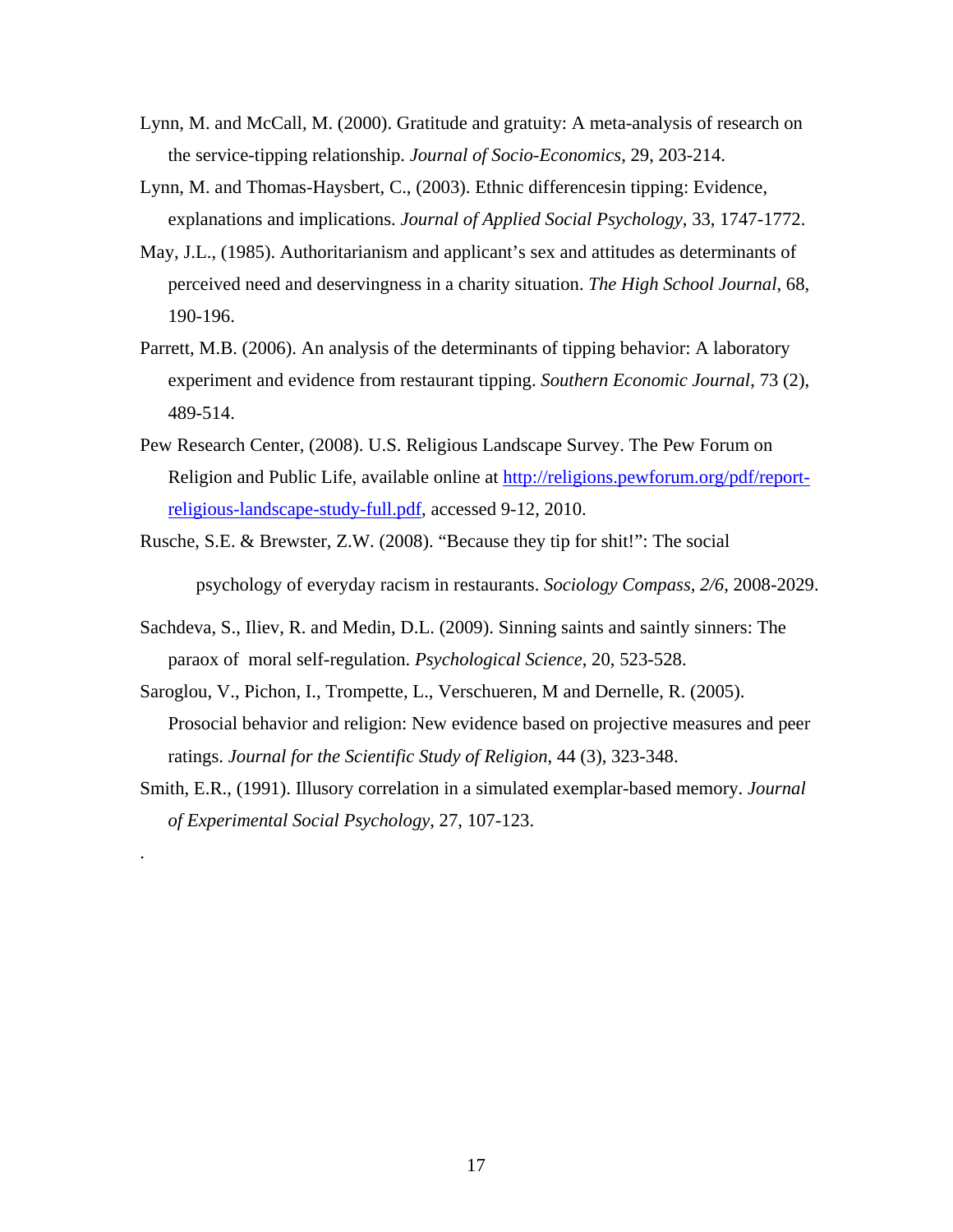|                                         |      |                |         |        | Std.      |
|-----------------------------------------|------|----------------|---------|--------|-----------|
|                                         | N    | <b>Minimum</b> | Maximum | Mean   | Deviation |
| Religion                                |      |                |         |        |           |
| - None $(Y=1/N=0)$                      | 1600 | .00.           | 1.00    | .1206  | .32579    |
| - Christian $(Y=1/N=0)$                 | 1600 | .00            | 1.00    | .7006  | .45813    |
| - Jewish $(Y=1/N=0)$                    | 1600 | .00            | 1.00    | .0794  | .27041    |
| - Other religion $(Y=1/N=0)$            | 1600 | .00            | 1.00    | .0994  | .29926    |
| Worship frequency                       | 1600 | .00            | 7.00    | 2.4219 | 1.80095   |
| Good service tip (%)                    | 1600 | 0              | 45      | 17.41  | 4.620     |
| Bad service tip (%)                     | 1600 | $\Omega$       | 40      | 8.56   | 5.367     |
| Age                                     | 1600 | 18             | 90      | 43.18  | 14.068    |
| $Sex (m=1, f=2)$                        | 1600 | 1              | 2       | 1.67   | .469      |
| Income                                  | 1600 | 1.00           | 9.00    | 4.9488 | 1.89132   |
| Race (white=1, other =0)                | 1600 | .00            | 1.00    | .6831  | .46540    |
| Marital Status (married $=1$ , other=0) | 1600 | .00            | 1.00    | .5331  | .49906    |
| Region (Northeast=1, other =0)          | 1600 | .00            | 1.00    | .2556  | .43635    |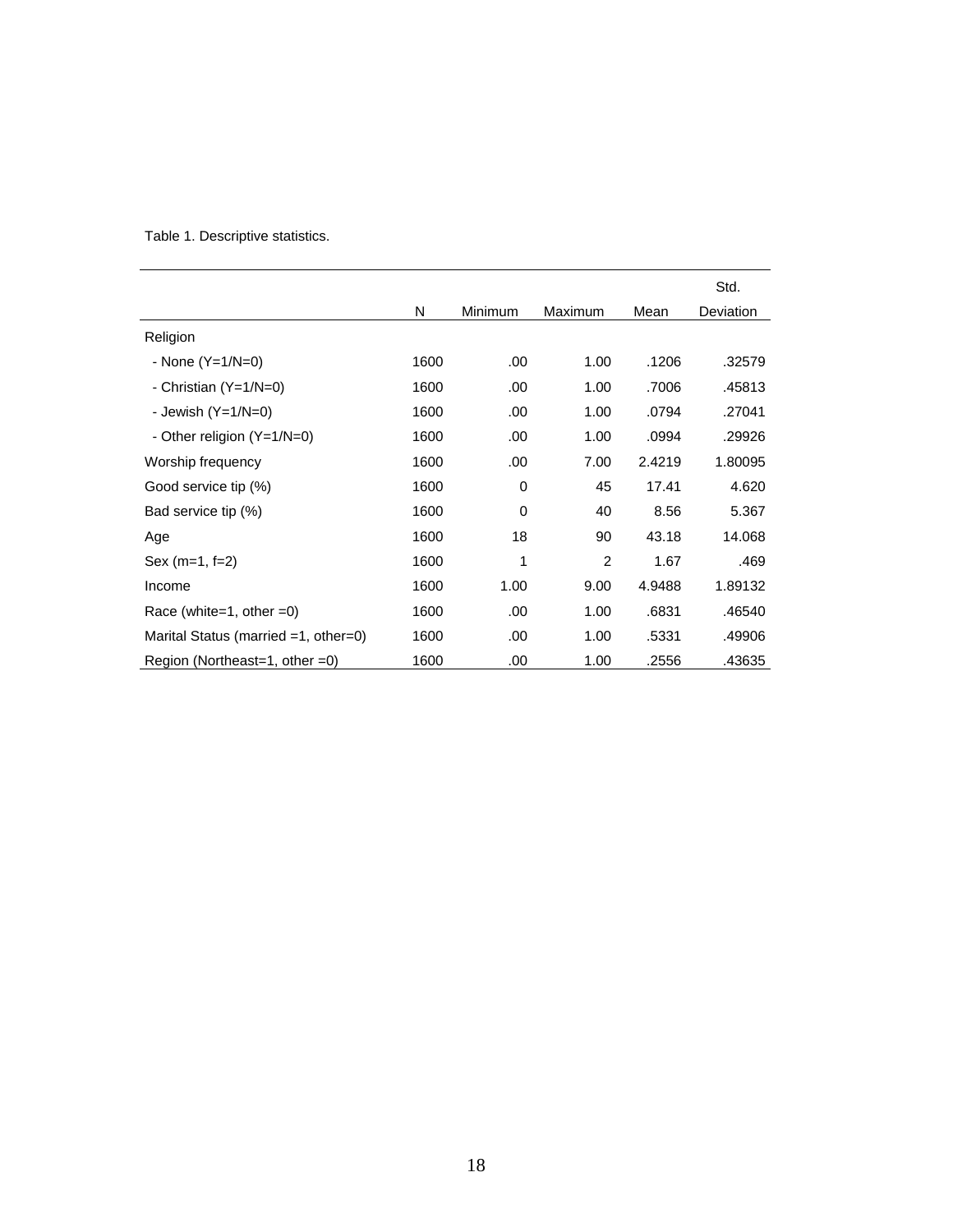| Source                   | Type III Sum of |      |             |         |      |
|--------------------------|-----------------|------|-------------|---------|------|
|                          | <b>Squares</b>  | df   | Mean Square | F.      | Sig. |
| Service                  | 1470.667        | 1    | 1470.667    | 116.907 | .000 |
| Service * Age            | 169.664         | 1    | 169.664     | 13.487  | .000 |
| Service * Sex            | 32.491          | 1    | 32.491      | 2.583   | .108 |
| Service * Income         | 2.543           | 1    | 2.543       | .202    | .653 |
| Service * Race           | 5.889           | 1    | 5.889       | .468    | .494 |
| Service * Marital status | .001            | 1    | .001        | .000    | .992 |
| Service * Region         | 69.701          | 1    | 69.701      | 5.541   | .019 |
| Service * Religion       | 51.151          | 3    | 17.050      | 1.355   | .255 |
| Error(factor1)           | 20001.863       | 1590 | 12.580      |         |      |

Table 2. Tests of within-subjects effects (Dependent measure: Tip Percentage)

Table 3. Tests of between subjects effects (Dependent measure: Tip Percentage)

| Source         | Type III Sum of |      |             |         |      |
|----------------|-----------------|------|-------------|---------|------|
|                | Squares         | df   | Mean Square | F       | Sig. |
| Intercept      | 10416.642       | 1    | 10416.642   | 300.709 | .000 |
| Age            | 256.757         | 1    | 256.757     | 7.412   | .007 |
| Sex            | 45.849          | 1    | 45.849      | 1.324   | .250 |
| Income         | 1999.367        | 1    | 1999.367    | 57.718  | .000 |
| Race           | 538.109         | 1    | 538.109     | 15.534  | .000 |
| Marital status | 180.388         | 1    | 180.388     | 5.207   | .023 |
| Region         | 398.957         | 1    | 398.957     | 11.517  | .001 |
| Religion       | 635.408         | 3    | 211.803     | 6.114   | .000 |
| Error          | 55078.016       | 1590 | 34.640      |         |      |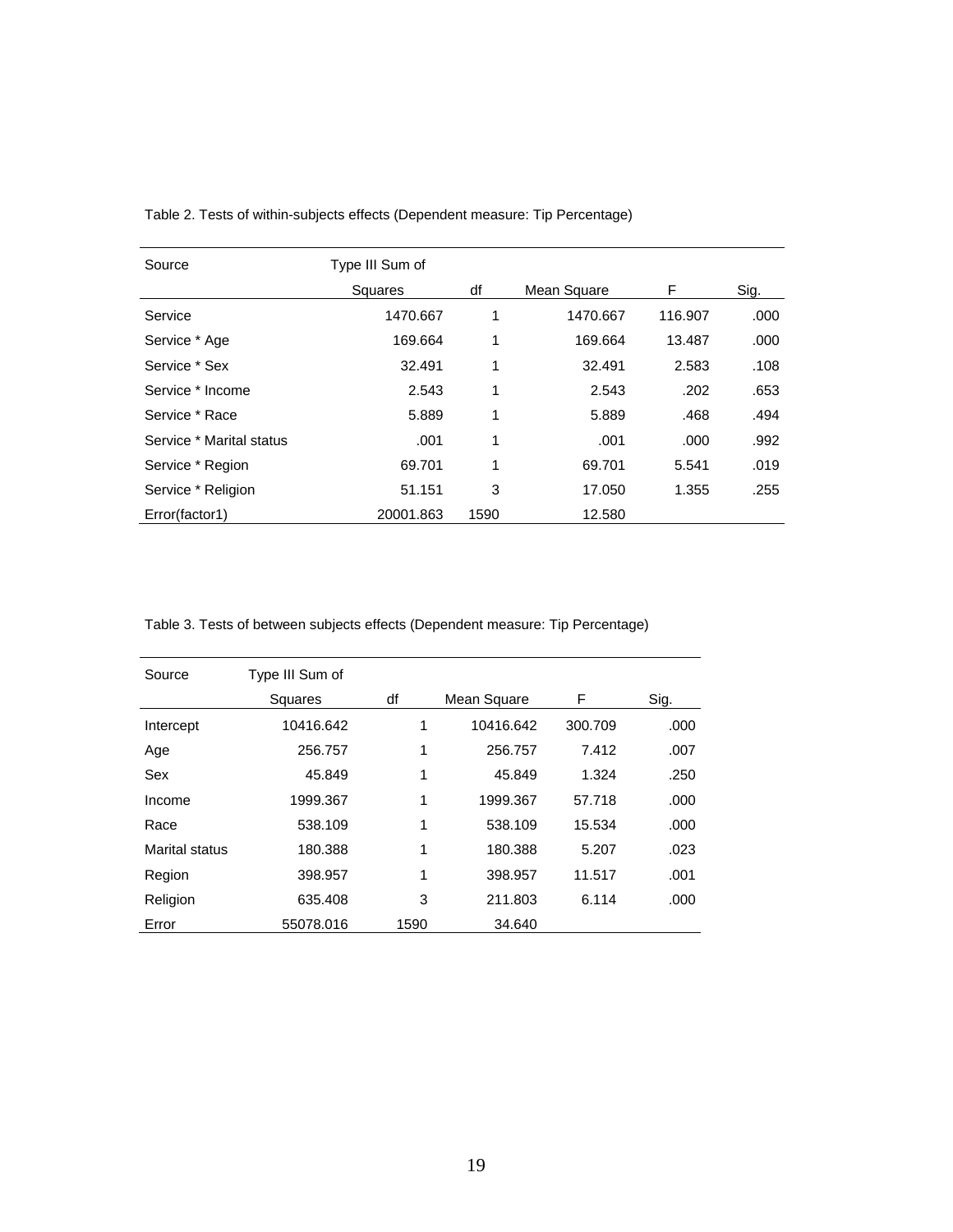| Religion  | $\mathbf N$ | Average Tip $(\%)$ | Good Service Tip (%) | Bad Service Tip (%) |
|-----------|-------------|--------------------|----------------------|---------------------|
|           |             |                    |                      |                     |
| None      | 193         | $13.56^{\circ}$    | $18.18^{a}$          | $8.94^{ab}$         |
|           |             | (.30)              | (.33)                | (.38)               |
| Christian | 1121        | $12.85^{\rm b}$    | $17.30^{b}$          | 8.40 <sup>a</sup>   |
|           |             | (.13)              | (.14)                | (.16)               |
| Jewish    | 127         | $14.16^a$          | $18.26^a$            | $10.07^b$           |
|           |             | (.38)              | (.41)                | (.48)               |
| Other     | 159         | $12.29^{b}$        | $16.55^{b}$          | $8.02^{\text{a}}$   |
|           |             | (.34)              | (.36)                | (.42)               |

Table 4. Estimated marginal means (and standard errors) by religion.

Means within columns with different superscripts are significantly different at the .05 level.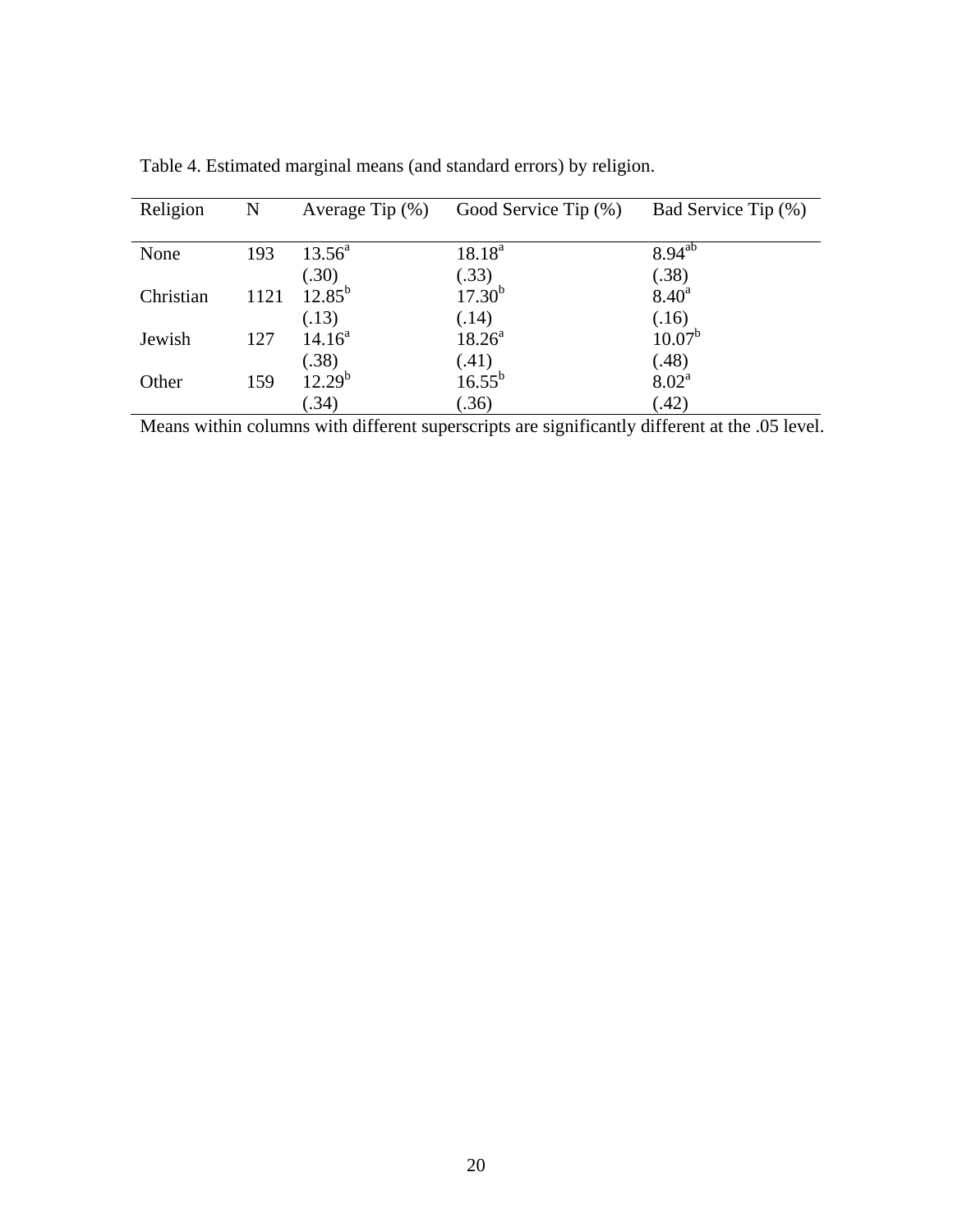| Source                      | Type III Sum of |      |             |         |      |
|-----------------------------|-----------------|------|-------------|---------|------|
|                             | Squares         | df   | Mean Square | F       | Sig. |
| Service                     | 1655.674        | 1    | 1655.674    | 132.324 | .000 |
| Service * Age               | 158.466         | 1    | 158.466     | 12.665  | .000 |
| Service * Sex               | 32.578          | 1    | 32.578      | 2.604   | .107 |
| Service * Income            | 2.838           | 1    | 2.838       | .227    | .634 |
| Service * Race              | 12.200          | 1    | 12.200      | .975    | .324 |
| Service * Marital status    | 1.435           | 1    | 1.435       | .115    | .735 |
| Service * Region            | 76.568          | 1    | 76.568      | 6.119   | .013 |
| Service * Non-Afilliate     | 5.783           | 1    | 5.783       | .462    | .497 |
| Service * Jewish            | 43.417          | 1    | 43.417      | 3.470   | .063 |
| Service * Other Religion    | 19.184          | 1    | 19.184      | 1.533   | .216 |
| Service * Worship Frequency | 119.801         | 1    | 119.801     | 9.575   | .002 |
| Error(factor1)              | 19882.062       | 1589 | 12.512      |         |      |

Table 5. Tests of within-subjects effects (Dependent measure: Tip Percentage)

Table 6. Tests of between subjects effects (Dependent measure: Tip Percentage)

| Source                | Type III Sum of |      |             |         |      |
|-----------------------|-----------------|------|-------------|---------|------|
|                       | Squares         | df   | Mean Square | F       | Sig. |
| Intercept             | 8649.545        | 1    | 8649.545    | 249.561 | .000 |
| Age                   | 253.645         | 1    | 253.645     | 7.318   | .007 |
| Sex                   | 45.869          | 1    | 45.869      | 1.323   | .250 |
| Income                | 1997.630        | 1    | 1997.630    | 57.637  | .000 |
| Race                  | 542.862         | 1    | 542.862     | 15.663  | .000 |
| <b>Marital Status</b> | 184.602         | 1    | 184.602     | 5.326   | .021 |
| Region                | 401.654         | 1    | 401.654     | 11.589  | .001 |
| Non-Affiliated        | 151.294         | 1    | 151.294     | 4.365   | .037 |
| Jewish                | 373.091         | 1    | 373.091     | 10.765  | .001 |
| Other Religion        | 79.472          | 1    | 79.472      | 2.293   | .130 |
| Worship               | 4.765           | 1    | 4.765       | .137    | .711 |
| Frequency             |                 |      |             |         |      |
| Error                 | 55073.252       | 1589 | 34.659      |         |      |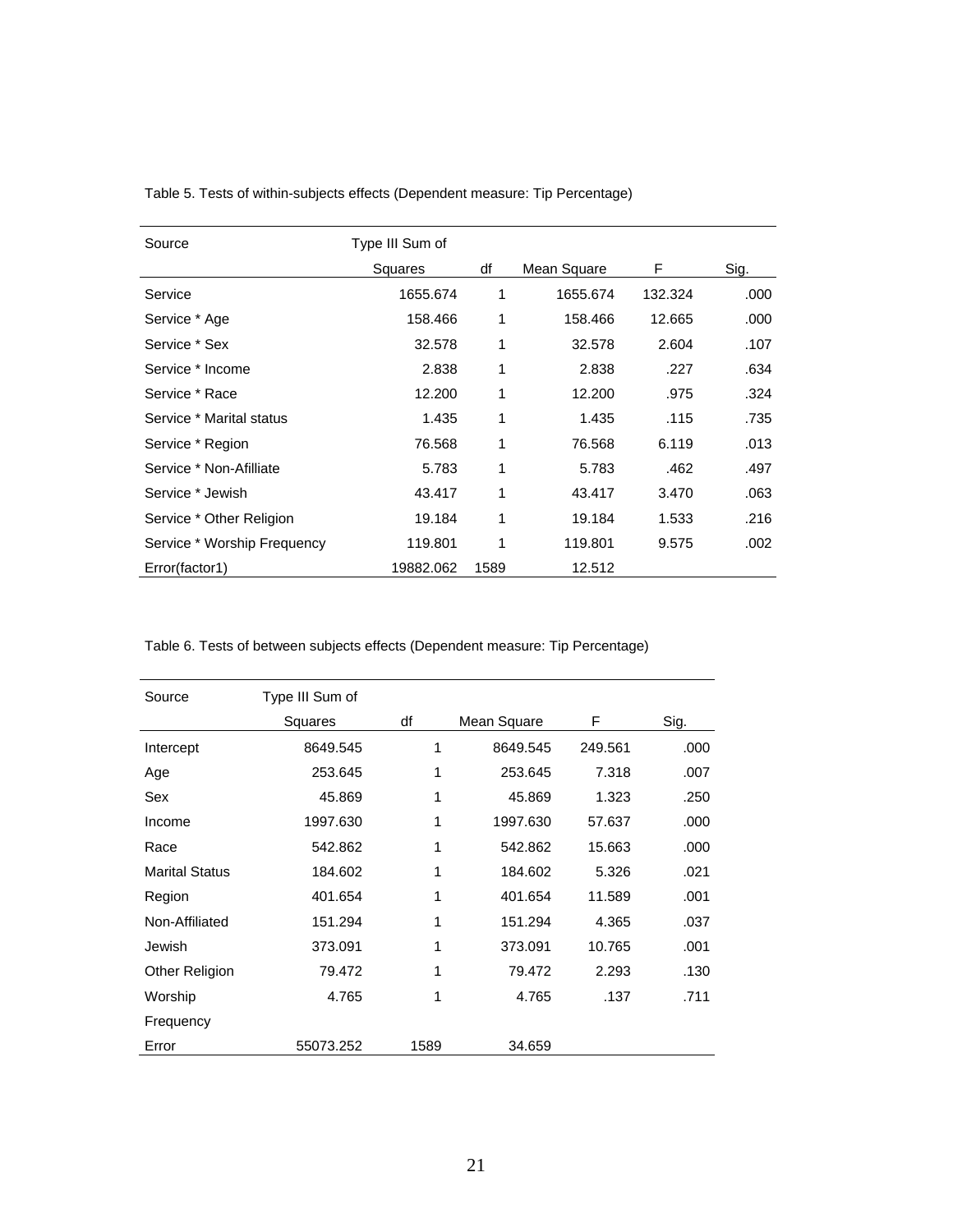| Dependent Variable   | Parameter                | Std.     |       |          |      |
|----------------------|--------------------------|----------|-------|----------|------|
|                      |                          | B        | Error | t        | Sig. |
| Bad service tip (%)  | Intercept                | 5.853    | .822  | 7.117    | .000 |
|                      | Age                      | $-.037$  | .009  | $-3.879$ | .000 |
|                      | Sex                      | .481     | .283  | 1.698    | .090 |
|                      | Income                   | .440     | .075  | 5.852    | .000 |
|                      | Race                     | 1.080    | .296  | 3.645    | .000 |
|                      | <b>Marital Status</b>    | $-.596$  | .296  | $-2.011$ | .044 |
|                      | Region                   | 1.197    | .306  | 3.917    | .000 |
|                      | Non-Affiliated           | .924     | .462  | 2.001    | .046 |
|                      | Jewish                   | 1.783    | .506  | 3.524    | .000 |
|                      | Other Religion           | $-278$   | .451  | $-617$   | .537 |
|                      | <b>Worship Frequency</b> | .201     | .113  | 1.786    | .074 |
| Good service tip (%) | Intercept                | 14.957   | .710  | 21.055   | .000 |
|                      | Age                      | $-.004$  | .008  | $-526$   | .599 |
|                      | Sex                      | .041     | .244  | .168     | .867 |
|                      | Income                   | .474     | .065  | 7.304    | .000 |
|                      | Race                     | .798     | .256  | 3.119    | .002 |
|                      | <b>Marital Status</b>    | $-.499$  | .256  | $-1.951$ | .051 |
|                      | Region                   | .470     | .264  | 1.778    | .076 |
|                      | Non-Affiliated           | .622     | .399  | 1.558    | .119 |
|                      | Jewish                   | .876     | .437  | 2.004    | .045 |
|                      | Other Religion           | $-0.816$ | .390  | $-2.094$ | .036 |
|                      | <b>Worship Frequency</b> | $-134$   | .097  | $-1.380$ | .168 |

Table 7. Separate tests of effects on tips when service is bad and good.